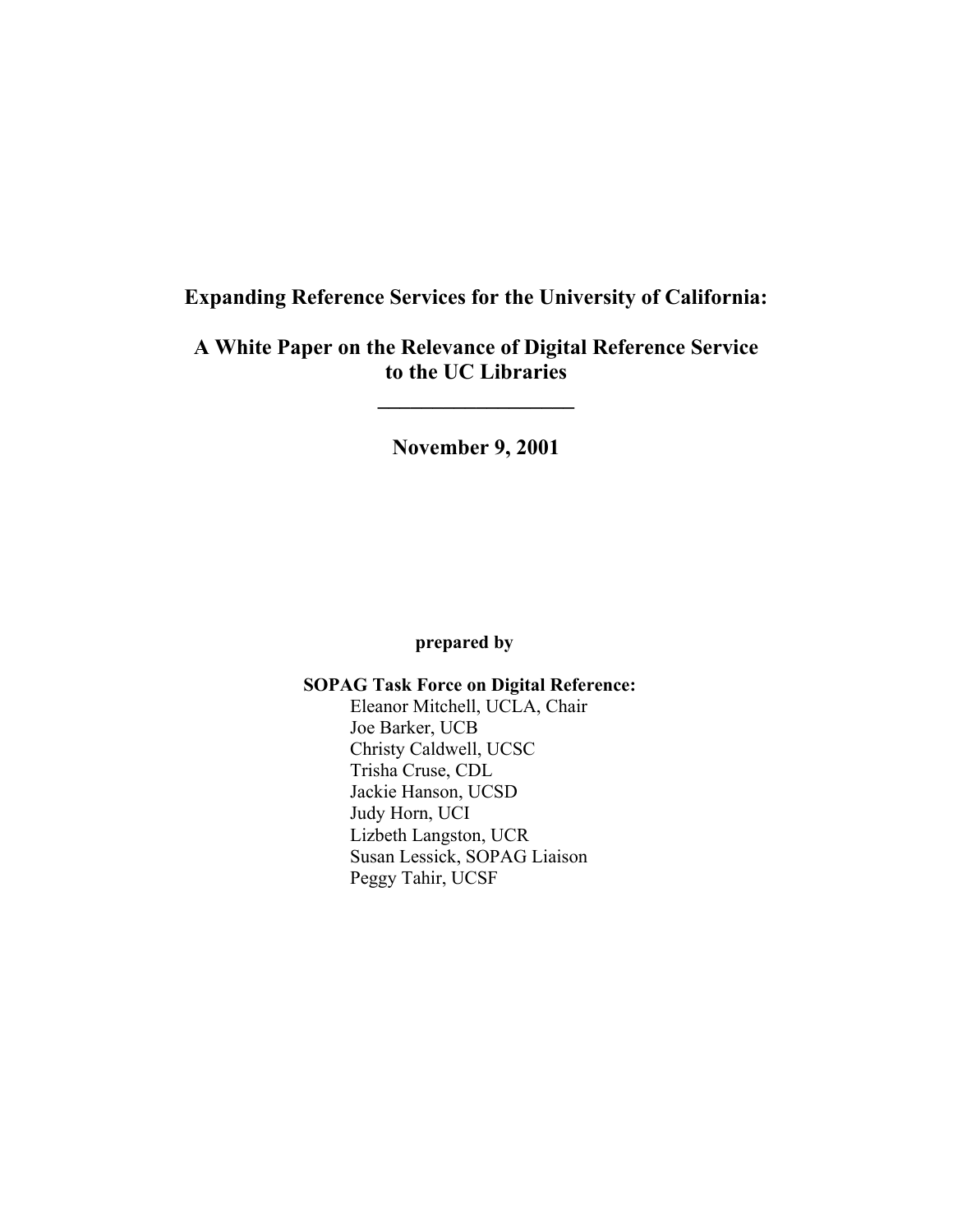## **CONTENTS**

#### **Introduction**

| <b>Executive Summary:</b> |                                                                       |  |
|---------------------------|-----------------------------------------------------------------------|--|
| Part I:                   | Survey of the Basic Elements of Digital Reference Service in Academic |  |
| Part II:                  | Survey of Technology Issues in Digital Reference Services among ARL   |  |
|                           |                                                                       |  |
|                           |                                                                       |  |

## **Appendices:**

 Appendix A: ARL Libraries: Digital Reference Products Used and Operating Hours as of September 2001

Appendix B: Features of Digital Reference Systems Used in ARL Libraries

Appendix C: Glossary

Appendix D: Resources for More Information on Digital Reference Service

Appendix E: Charge to the SOPAG Task Force on Digital Reference Service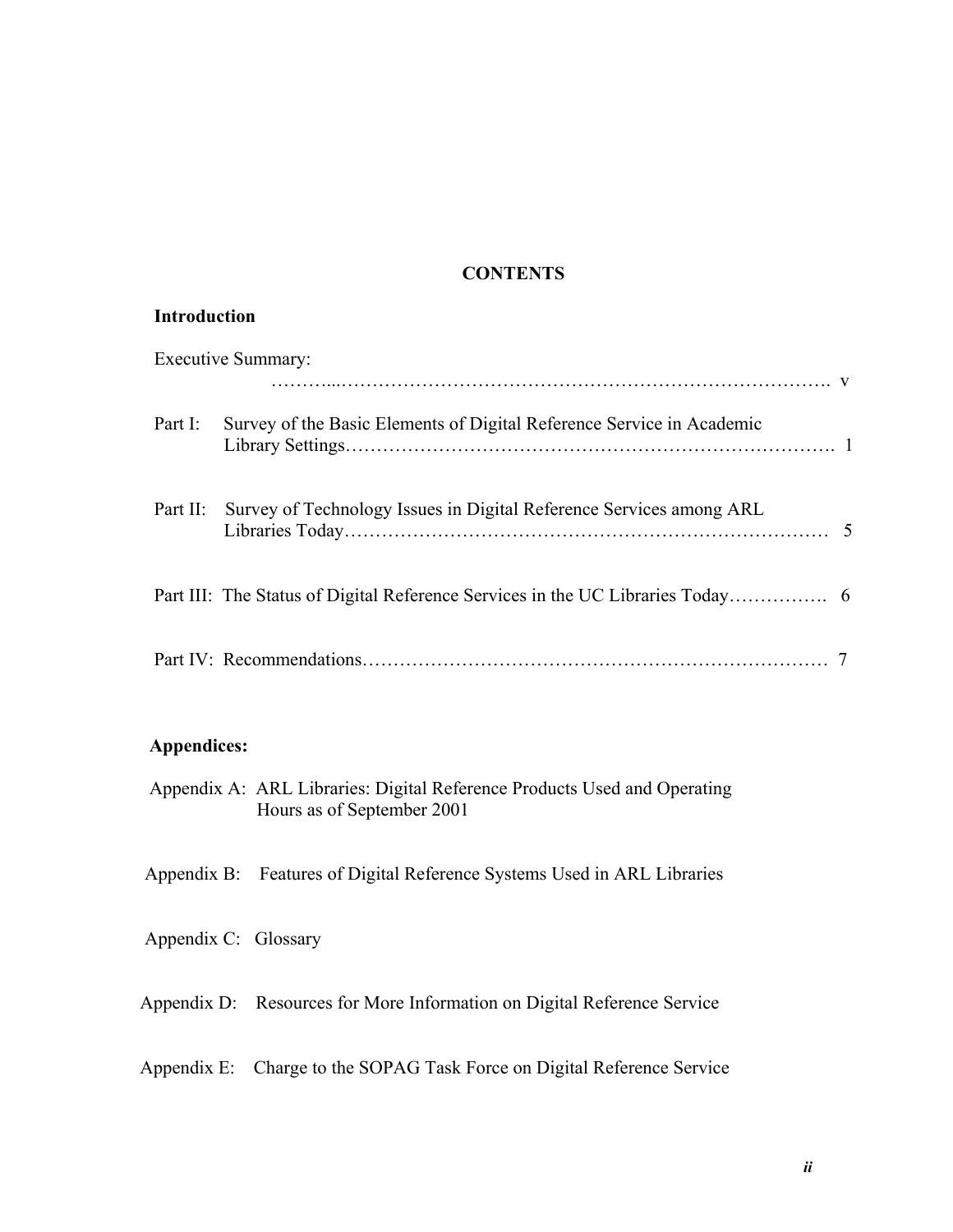#### **Introduction:**

 Digital reference has the potential to change the face of reference service as we know it, much the way OCLC changed forever the face of technical services functions in libraries 30 years ago. Reference services provided on-site or via telephone or e-mail will continue to be major pieces of a university library's program of public services for the foreseeable future, but digital reference service can widely expand that spectrum of services. It can expand the possibilities for the audience served; the hours of service provided; the staffing arrangements for delivering the service; the physical location from which the service is delivered; and the technology used to deliver the service. Conversely, digital reference service can be used to target reference services more precisely, delivering service to a segment of a user group; limiting the service to certain hours; or connecting to specific resources only.

 Digital reference in this paper refers to interactive, real-time (synchronous) reference with remote users. It does not include e-mail reference (asynchronous) unless it is used in conjunction with digital reference. Although reference service 24 hours a day, 7 days a week (24/7) is a concept sometimes associated with digital reference, it is not necessarily the goal.

 The impetus for digital reference comes from many fronts. Today's undergraduates are not merely comfortable with computers; many would rather search online than ask a question of a librarian behind a desk. The tendency of students to turn to the Internet instead of to reference librarians is a likely explanation for the decline in reference statistics in academic libraries at a time when the student population has increased. The Association for Research Libraries reports an annual average decline of 1.4% in reference statistics between 1991 and 2000. While the number of on-site reference transactions is decreasing, librarians find that the length of transactions is increasing. Librarians now assist users in locating research materials on the Web via numerous interfaces rather than first turning to paper indexes. Digital reference can greatly facilitate this type of reference, meeting users at point of need.

 Another impetus for digital reference is the advent of web-based technological possibilities for using the Internet to interact with library users in real time, using chat, and sometimes voice-IP and video, to share visual images remotely. With these tools, originally developed for commercial, catalog sales operations, the librarian can send or share Web pages with patrons in remote locations and conduct explanatory real-time conversations about what users see. The possibilities for providing assistance and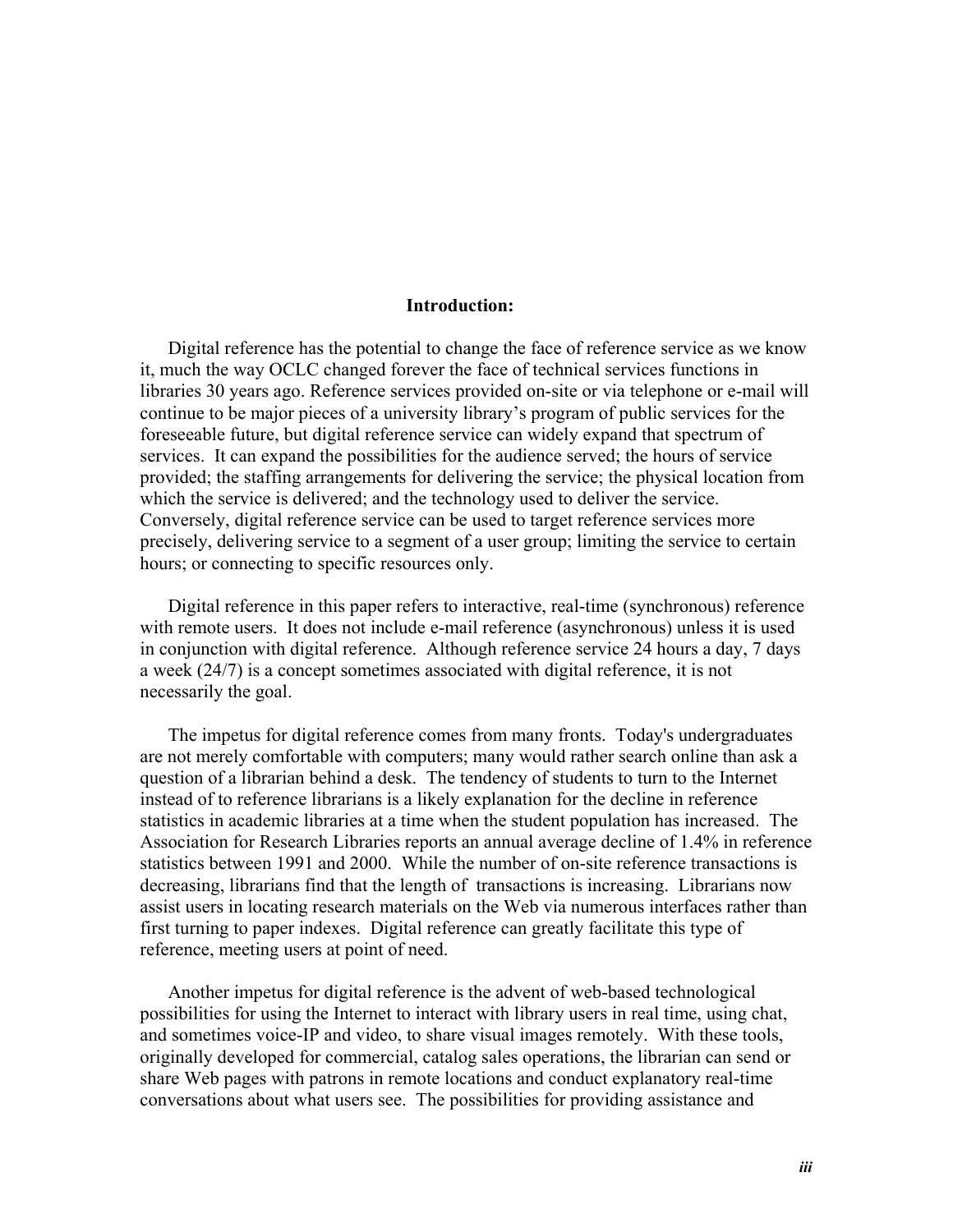instruction to remote users is greatly enhanced. Many ARL libraries offer services exploiting this technology.

 An environment of mixed electronic and paper resources is typical in university libraries today. The rapid growth in the availability of electronic resources is making more and more of the library accessible to remote users, yet many of the electronic resources are difficult to use. In the UC environment, the decentralization of CDL's database offerings will result in an increased need by both onsite users and remote users for assistance in navigating the many indexing and abstracting databases and electronic publications. Providing digital reference service to remote users coping with this varying array of interfaces and content is akin to offering them literacy and fluency tools to learn to communicate in a new language.

 Digital reference service holds intriguing possibilities for advancing public services to the UC community in ways that we have never seen before. Developing such a service would not be a quick or easy process, but that process must begin with a thoughtful examination of the issues and possibilities. In the hope that this White Paper will provide a useful foundation for dialogue on this subject, the SOPAG Task Force on Digital Reference Service is pleased to submit this report in fulfillment of its Charge (see **Appendix E**.).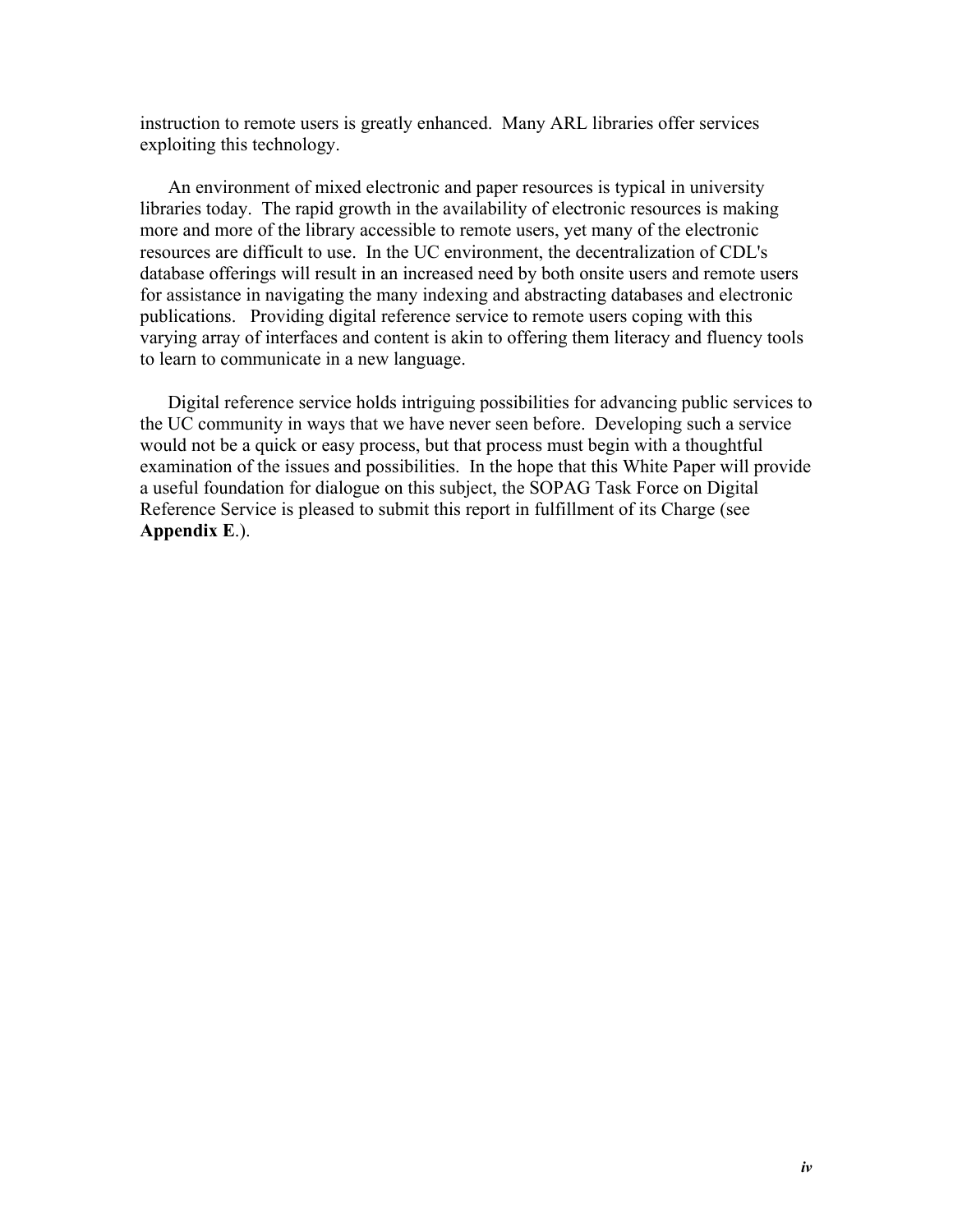## **Executive Summary**

The report of the SOPAG Task Force on Digital Reference examines general issues surrounding digital reference, surveys relevant technological trends, and makes recommendations based on the task force's findings.

Reference services provided on-site or via telephone or e-mail will continue to be major pieces of a university library program of public services for the foreseeable future, but digital reference service can widely expand that spectrum. The term "digital reference" refers to interactive real-time reference service with remote users. Digital reference can bring professional services to user groups that have not been well served or who may prefer to work online or away from the library, but may also be used to target reference services to specific user groups. Although reference service 24 hours a day, 7 days a week (24/7) is a concept sometimes associated with digital reference, it is not necessarily the goal. In addition, most ARL libraries restrict the service to their primary clientele.

There is interest across the UC system in experimenting with digital reference service. Several UC campuses (UCLA, UCI, UCB, and UCD) are testing or have implemented real-time digital reference services. Though several digital reference systems are on the market, with a wide range of features, no one system currently on the market offers all features desirable for library digital reference. The lack of a single, robust, dependable software to deliver digital reference services in the complex UC digital environment is hindering progress in offering this service.

- *The Task Force on Digital Reference recommends that SOPAG move UC efforts from the study phase to the working phase and appoint a UC Libraries Digital Reference Services Working Group.*
- *The Task Force on Digital Reference recommends that SOPAG charge the proposed UC Libraries Digital Reference Services Working Group to monitor the evolution of software relevant to UC needs, toward the goal of identifying an acceptable software package.*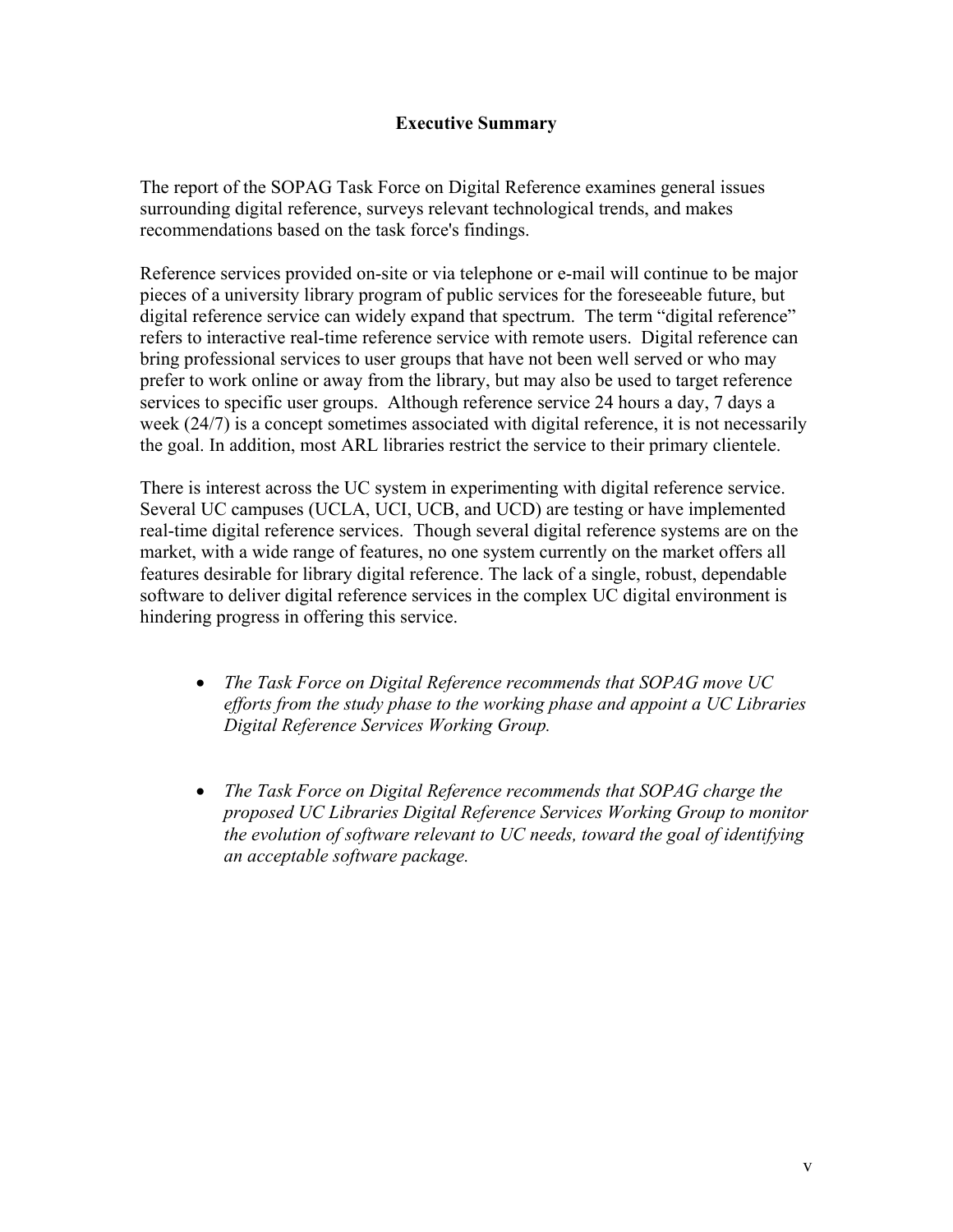#### **PART I:**

#### **Survey of the Basic Elements of Digital Reference Service in Academic Library Settings**

#### **Values:**

 Any consideration of new models of reference service must begin with the touchstones of traditional reference values, articulated by Ferguson and Bunge in a 1997 article as "respect for users, in all their diversity and complexity…; ensuring effective access to and use of information resources…; continuing need of information users for assistance in gaining access to information sources…; equity and equal access to information…; freedom of choice…; [and] privacy and confidentiality in information seeking and use."<sup>1</sup> Digital reference offers the opportunity to implement these values exploiting Web technology to connect users and library staff in any physical locations, with little compromise in quality or content. Both verbal and visual communication and content sharing are possible in a number of existing systems.

#### **Policies:**

 A program of digital reference services must have a framework of well-thought-out policies to support it. Most reference policies that apply to traditional reference also apply to the components of implementing digital reference, as described by Joe Janes at the 2000 RUSA Program on "High Touch or High Tech."<sup>2</sup> These policies must embrace scalability, centralization vs. decentralization, training, providing answers to users queries vs. instructing users, evaluation and assessment, marketing and promotion, distance learning, and privacy and confidentiality.

#### **Components of implementing digital reference:**

 **Clientele:** The University of California libraries have traditionally given priority to providing service to their "primary clientele," defined as faculty, staff, and students enrolled in the University of California. In the context of digital reference services, some public universities have expanded service to groups beyond their primary clientele. Others restrict digital reference service perhaps more stringently than in-person reference by requiring valid identification to access the service. Should UC policy remain as is? Decisions on this point must take into account not only staffing considerations but also licensing restrictions on material in the collections.

 **Staffing:** In delivering digital reference, the librarian must answer the question at the time it is received and engage in an interactive dialogue with the user. If libraries add digital reference, in addition to traditional reference, some staffing changes will undoubtedly be necessary. Each library will need to determine how to utilize its reference librarians and

<sup>&</sup>lt;sup>1</sup> Ferguson, Chris D. and Charles A. Bunge, "The Shape of Service to Come: Value-based Reference Services for the Largely Digital Library," College and Research Libraries 57:5 (May 1997), 252-265.

<sup>&</sup>lt;sup>2</sup> Janes, Joe, "Associating Continually with Curious Minds': The Evolution of Reference," Presentation at the 2000 RUSA President's Program: Reference 24/7: High Touch or High Tech?, Chicago, June 2000.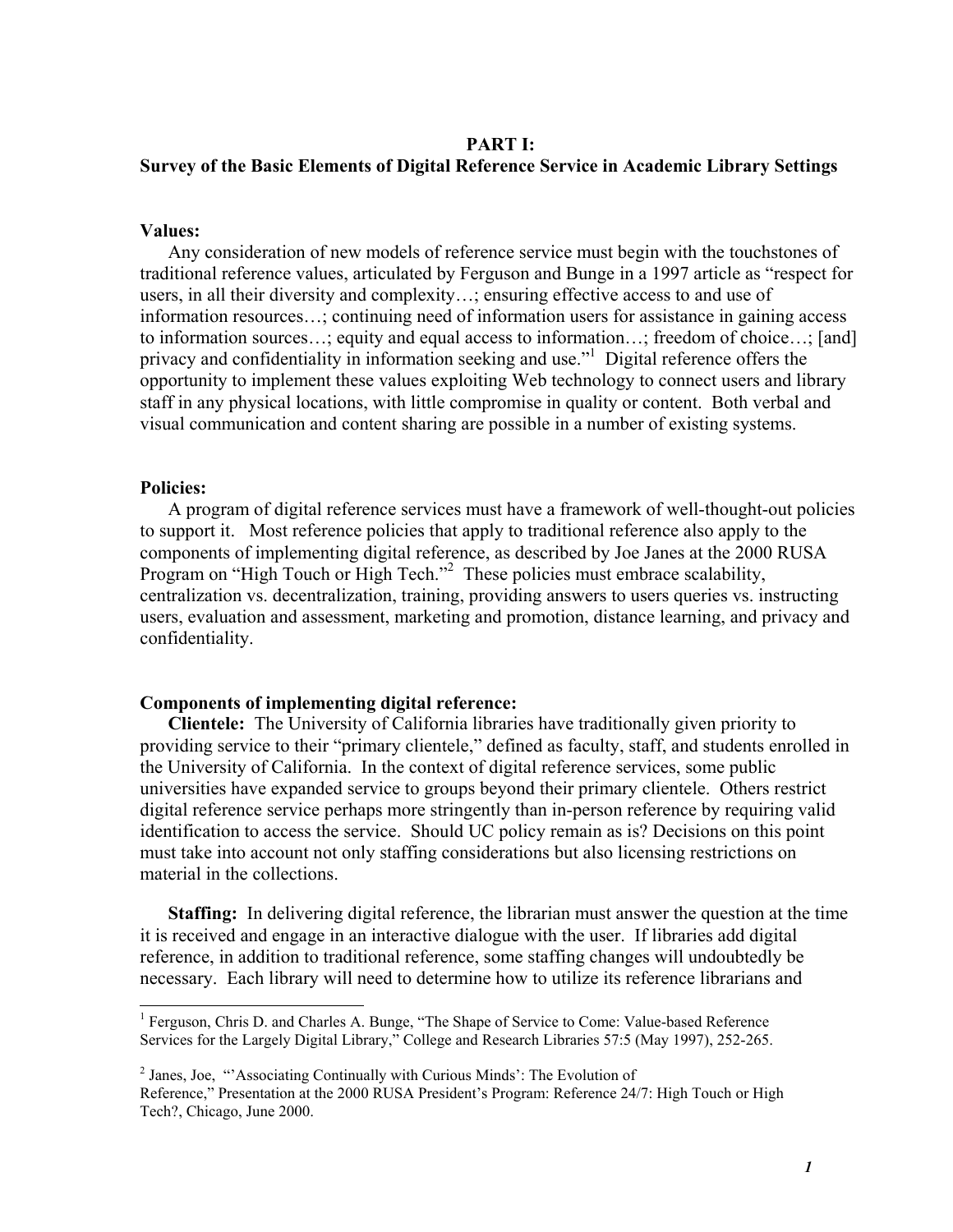support staff to best advantage in digital reference. For some libraries this may be accomplished by a change in hours. For others, it may mean the introduction of, or increase in the use of, tiered service. For still others it may mean funding additional staff.

 **Technology and scalability:** Each library needs to review its mix of technology components and its infrastructure to be sure that they are adequate to implement, enhance or expand digital reference service, including providing resources for library staff to work from home, if desired or necessary. High-speed Internet connections and ergonomic workstations with large monitors aid in providing digital reference service. Libraries that limit service to their primary clientele must have a system of authentication of users in place when such service is implemented. If service is provided to users beyond primary clientele, policies must be developed and followed consistently about what material will or can be shared with nonprimary clientele. (**Part II** of this report presents a detailed review of technology issues relevant to digital reference services in ARL libraries today.)

 **Hours:** Hours of service need careful consideration. Should a library offer a full-range of hours from the start, or should it begin with just a few hours of digital reference and expand hours as the need is demonstrated? Recent studies have shown that there are certain windows within which the majority of questions are received, such as between 5:00 p.m. and 1:00 a.m., with the period between 1:00 a.m. and 6:00 a.m. receiving negligible traffic.<sup>3</sup> Digital reference could become a means to extend reference service to students working at home or in dormitories at night and on weekends. An increase in hours beyond traditional reference hours would impose a staffing and resultant cost burden upon most libraries unless traditional reference hours or other services decreased proportionately. It is generally accepted that digital reference service, unlike e-mail reference service, is too complicated to be done at the physical reference desk even during slow periods.

 **Centralization vs. decentralization:** Libraries that have implemented digital reference services have had to wrestle with the question of one general digital reference service for the entire campus versus specialized digital services staffed by experts in subjects or formats. On this issue, cost factors frequently war with subject expertise and campus or library uniqueness. A centralized service may provide for more efficient use of staff time, especially during slow periods, and it has the potential to expand the knowledge base of librarians who normally work only in specific subject areas. The potential to refer in-depth questions to a subject specialist can be an option within a centralized service model. A decentralized service has the potential of assuring that the user receives reference directly from the person(s) most familiar with the subject area. A decentralized service can, however, be more expensive than a centralized one, especially in light of the fact that digital reference services are priced and sold by the "seat" or operator station in use at any time.

 **Training:** The delivery of quality digital reference services requires that training and practice be provided to reference staff who must develop skills in the use of chat technology and in the real-time sharing of Web pages. Most library staff (unlike undergraduates) are not

 3 Sloan, Bernie, "Ready for Reference: Academic Libraries Offer Live Web-Based Reference." July 11, 2001 (http://www.lis.uiuc.edu/~b~sloan/r4r.final.htm)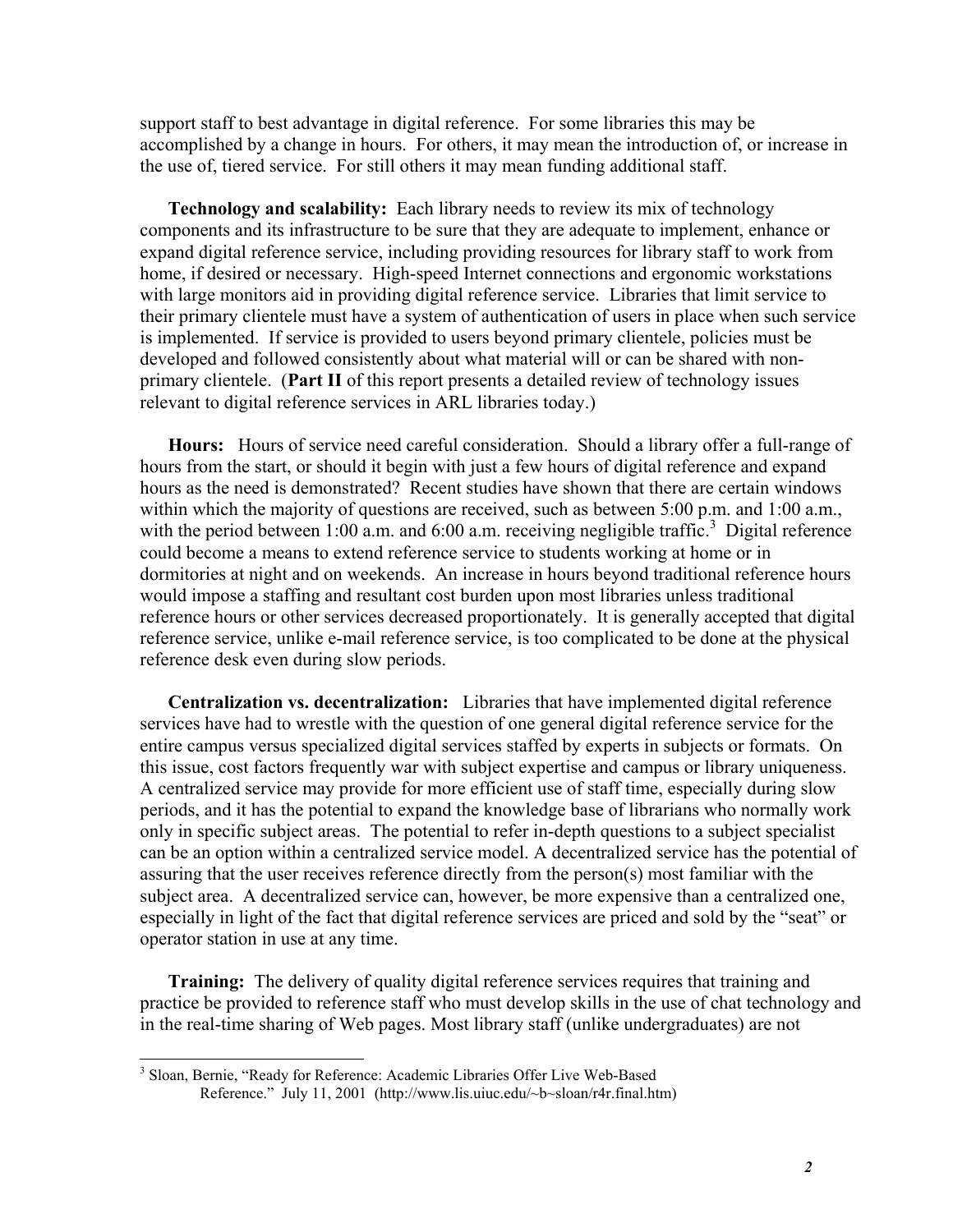familiar with the protocols and pitfalls of live chat, so it is essential that training be done before staff are expected to provide real-time "live" service. It has been found that brief, concise responses are best, even when it means that more than one brief response in a row is sent to the user. This helps assure that the user waits the minimum amount of time for a response. Planning for digital reference is also required to script frequently used messages, such as greetings, closing instructions, and frequently used URLs, so that these do not need to be repeatedly typed. Scripts help project a uniform style and quality standard. Training procedures and written documentation must also be provided.

 **Providing answers to user queries vs. teaching users to finding information:** The interactivity of digital reference has the potential to enhance the ability to instruct the user in a way that closely mirrors a reference interview at the desk. Digital reference software that facilitates the sharing of Web pages, unlike e-mail, enables reference staff to show the user how to find the information. The software also has the potential for the user to be guided through a step-by-step process to perform part of the search. The potential for interactive reference to promote users' self-sufficiency is one of its strongest features. Some digital reference systems allow multiple remote users to log onto the same session and receive instruction as a group. This extends the possibility of group training and instruction in circumstances in which it is impractical to assemble a group of students in a classroom.

**Distance Learning:** Classes taught entirely on the Internet or with only one or two classes held at a physical location have been a growing phenomenon during the last few years, fueling the number of distance learning students. A general rule for distance education is that the originating institution is responsible for providing library assistance for distance learners. The ACRL Guidelines for Distant Learning Library Services (Revised 2000) provide that institutions of higher education must meet the library resources and service needs "of all their faculty, students and academic support staff, wherever these individuals are located, whether on a main campus, off campus, in distance education or extended campus programs, or in the absence of a campus at all, in courses taken for credit or non-credit; in continuing education programs; in courses attended in person or by means of electronic transmission; or any other means of distance education."<sup>4</sup> Digital reference offers the means to offer in-depth library instruction and reference service to students enrolled in University distance learning programs.

 **Evaluation and Assessment:** Ongoing evaluation and assessment of digital reference service assures that the goals and objectives of the service are being met. The methods for evaluating digital reference are similar to those of traditional reference but with a different focus. Because gathering statistical data and responses to surveys can be an automated side-feature of digital reference software, the focus is on user satisfaction, the quality of the response, and the perception of the user about the question-answer process that has been established.<sup>5</sup> Data gathered in surveys, statistical analysis and focus groups can be used to establish hours of

 4 Association of College and Research Libraries Guidelines for Distant Learning Library Services. Rev. 2000. Chicago: American Library Association, 2001. (http://www.ala.org/acrl/guides/distlrng.htm)

<sup>5</sup> Lankes, R. David and Abby S. Kasowitz. *The AskA Starter Kit: How to Build and Maintain Digital Reference Services.* Syracuse, N.Y.:ERIC Clearinghouse on Information and Technology, 1998.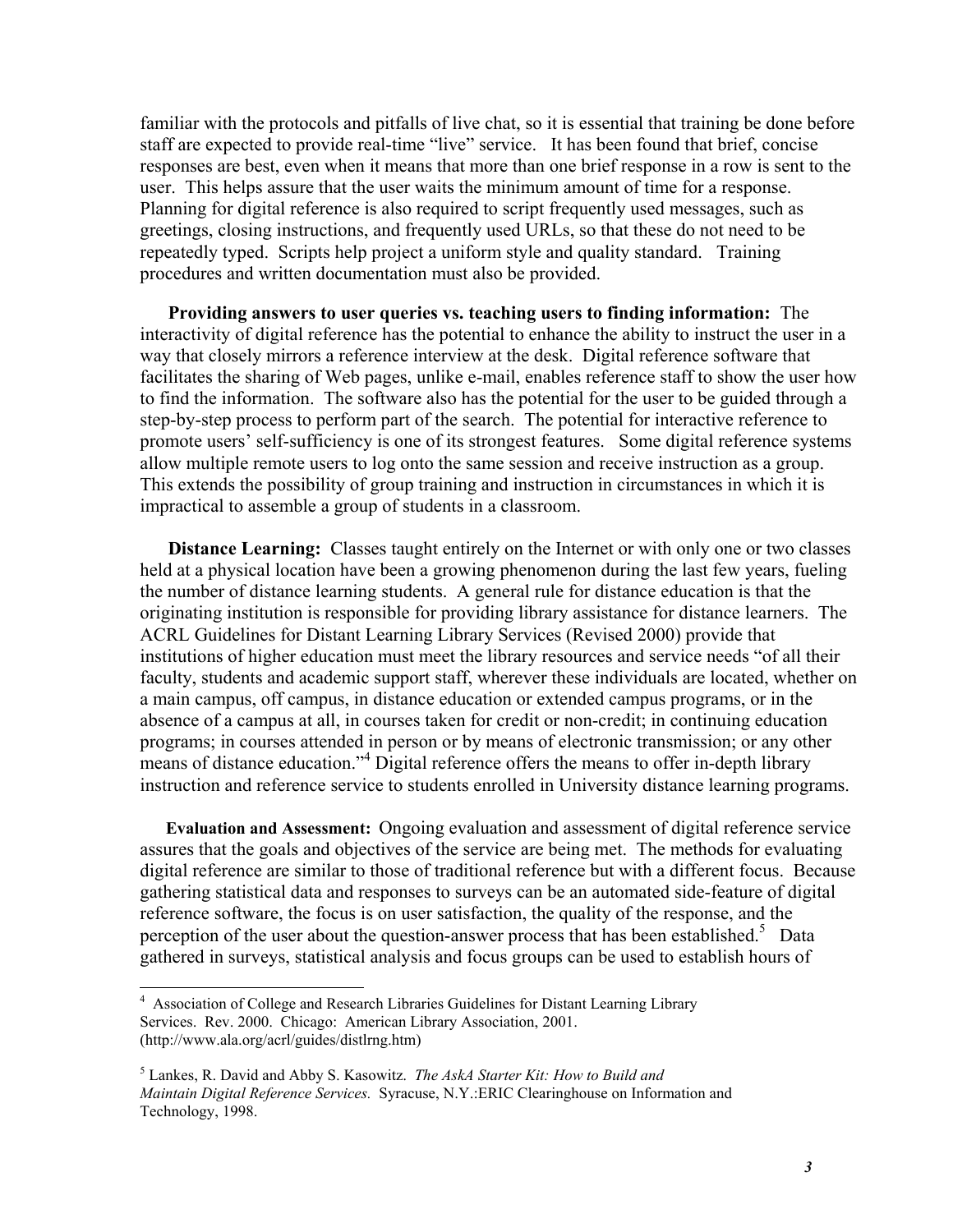service, level of staffing, quality of responses, need for training, determination of audience reached, type of questions asked, effectiveness of (or need for) marketing and promotion, etc. Ongoing evaluation and assessment is a critical piece in assuring the success of digital reference service and its future expansion.

 **Marketing and Promotion:** Marketing is a vital component of digital reference. The most important element in marketing it is making it readily available at point of user need. Most digital reference software relies for this on hypertext links to the service in very prominent places on each library's Web site. Another particularly effective mechanism for this purpose is a "persistent browser button" that is present on the user's browser, allowing him/her to ask for help even when using a proprietary database (currently offered by only one digital reference product, but promised by others). Other useful marketing tools include:

- Letters or messages to faculty.
- Incorporation into all library instruction classes.
- Working with faculty responsible for core programs and including information in instructional programs.
- Articles in student newspapers or newsletters.
- E-mail messages targeting a particular group of students, e.g., those living in the dorms.
- Large poster on easel at entrance to library or reference area advertising the service.

 **Privacy and Confidentiality:** The establishment of digital reference service involves questions of privacy, confidentiality, security, and intellectual property rights. Digital reference services usually have a privacy policy linked to the page where the user asks his/her question. Such policies outline how the privacy of the individual and the confidentiality of the questions will be maintained by the service. Digital reference questions in which the user's name is part of the question raise a concern not faced by users at reference desks. Digital reference users need to be assured that their name and question will not be read or seen by others. Libraries can assure the user of confidentiality while still providing needed statistical and survey data as well as questions for training and FAQ's. Many libraries strip off the name of the user as soon as the question is answered and just maintain a file of the questions. Some digital reference systems maintain a history of questions by user e-mail address, and offer users the option to remain anonymous.

Because the Web removes intellectual property from a fixed context such as a printed book or journal and allows endless replication of information, the meaning of intellectual property is changing. Digital reference service may place libraries in the middle of yet undefined disputes between users, publishers, and authors. As Brett Butler has stated, "Libraries planning to offer electronic reference services can expect to face a complex and unclear legal position for the next decade or more."<sup>6</sup> Thought needs to be given to the intellectual property issues that may be involved when an answer can be further distributed beyond its initial recipient. Robust user

 $\overline{a}$ 

<sup>6</sup> Butler, Brett, "Designing a Virtual Reference Desk: Intellectual Property Considerations" In Lankes, R. David et al, *Digital Reference Service in the New Millennium: Planning, Management, and Evaluation.* (New York: Neal-Schuman Publishers, Inc., 2000) 91-109.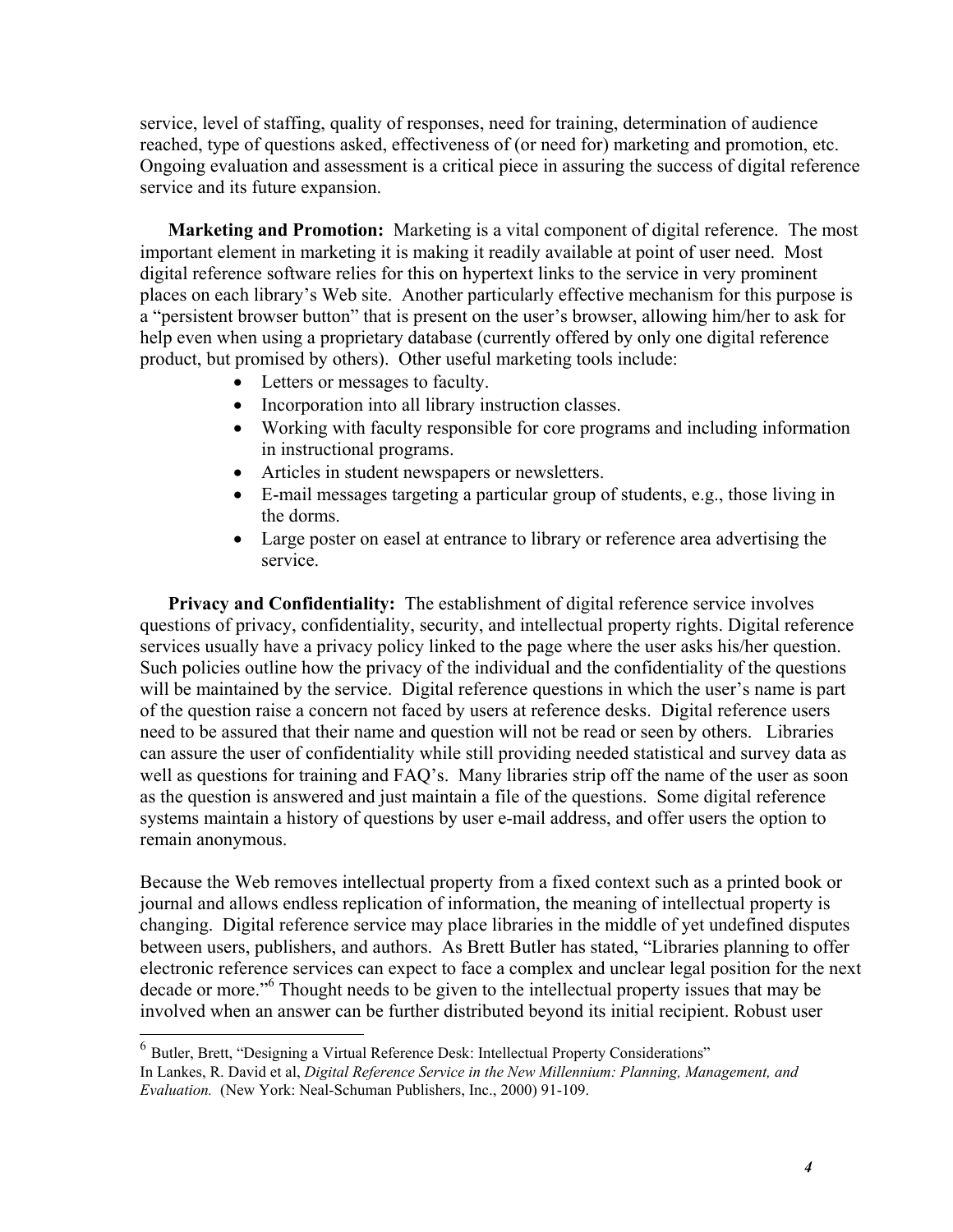authentication systems seem to be called for. Butler notes that the future of digital reference service "will be inextricably intertwined with intellectual property issues."

## **Part II:**

### **Survey of Technology Issues in Digital Reference Services among ARL Libraries Today**

**Choice of systems:** About thirty ARL member libraries are engaged in some level of digital reference (survey conducted in October 2001 – see **Appendix A: ARL Libraries and Digital Reference Products Used**). Two trends emerge:

- A steadily increasing number of libraries are providing this type of reference service. During the survey, several libraries initiated digital reference or enhanced a basic email or chat service to one with more interactivity and visual content sharing.
- Increased use among ARL libraries of digital reference systems that offer interactive visual content (escorting, co-browsing, and form sharing – see **Appendix C: Glossary**) in addition to chat and e-mail dialog between the librarian and the user. Several libraries signed up for such high-end systems during our survey and/or migrated from chat-only or e-mail systems to these. Examples of the more advanced systems are the e-Gain products offered through LSSI or 24/7, NetAgent, and Convey. The most widely used of these three is marketed and serviced through LSSI.

**Use patterns:** It was difficult to obtain consistent information on how and how frequently the digital reference services were used. Virtually all libraries consulted reported low volume of traffic. Some attributed this to the novelty of the service, others to insufficient publicity or Web presence. None reported "waiting lines" due to overwhelming success. A few libraries are engaging in collaboration across affiliated libraries in a university setting or consortium or state. Most libraries restrict the service to their primary clientele.

**Features of digital reference products:** There is a wide range of features available, and no one system currently on the market offers all features desirable for library digital reference. All digital reference systems involving more than chat and e-mail were developed for e-commerce use (e.g., catalog sales over the web, customer service on computer hardware or software). Such applications require a much less varied and complex set of interactions than library digital reference. The latter may incorporate the entire general World Wide Web, many indexing and abstracting databases, complex sites accessing full text of publications and interactive links to library catalogs and other sites, and user authentication tools for restricted use content. Each of the vendors of digital reference products is responding to the library market's unique and complicated needs in a different way.

A comparison of the features offered by the six major vendors currently used in ARL libraries appears in **Appendix B: Features of Digital Reference Systems Used in ARL Libraries**. We summarize those tables briefly here. (Technical terms used below are explained in **Appendix C: Glossary**).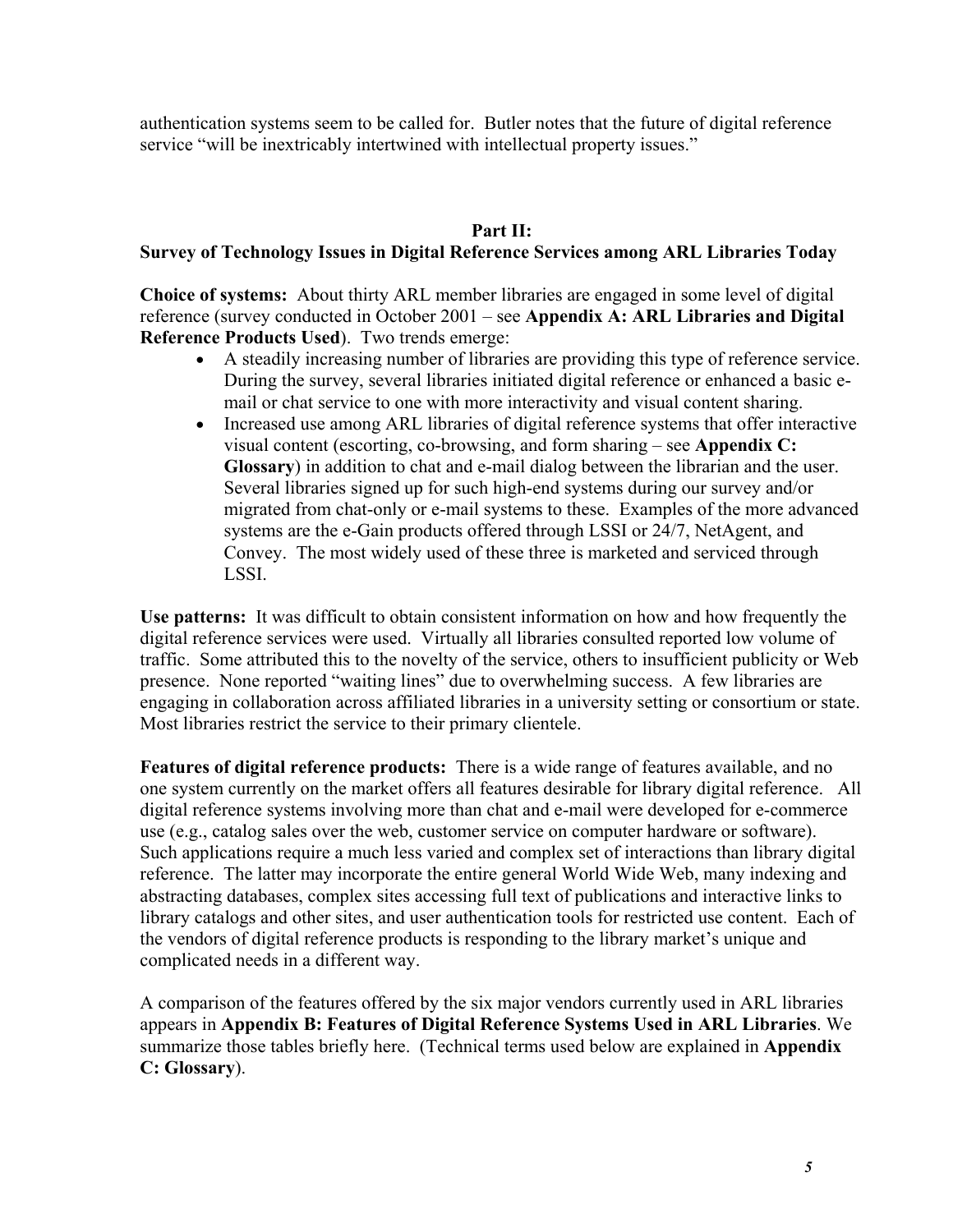- Two of the products (Virtual Reference Desk from LSSI and 24/7 Reference) offer software developed by e-Gain and enhanced by additional software from other companies in order to meet some of the complex and interactive needs of library digital reference. 24/7 Reference is the product currently in use at UCLA, Irvine, and Davis and being tested at Berkeley. It offers co-browsing, escorting, chat, form sharing, user authentication, and some other useful features. Both of these vendors view libraries as their primary customers.
- Similar functionality is available from Convey and NetAgent. These systems also offer voice-over IP and video/photo capability. Fewer ARL libraries use these systems. Convey offers a unique publicity possibility: a persistent browser button that appears in the user's upper right corner of the browser at certain predetermined Web sites. NetAgent is reported to handle complex Web sites very well.
- LiveAssistance, LivePerson, and LiveHelper do not currently offer co-browsing, escorting, or form-sharing. LivePerson and LiveHelper offer voice-over IP (as does Convey). LivePerson promises a form of co-browsing in its next software release. They all handle complex sites. None has an automated means of user authentication.

**Cost:** The figures offered in **Appendix B** may vary from negotiated prices, but they offer a basis for general comparison. All systems are sold by "seat" or operators. All systems can be operated remotely from any workstation with the required downloads and/or platform.

- Low-end systems offering chat, page pushing, and basic logging of transactions and sessions start at \$50 to \$89 per month per seat (\$600 to \$1,068 per year) and cost as much as \$1,800 per year (plus \$1,000 one-time startup cost).
- High-end systems operated off a vendor's remote server are priced at \$2,400, \$3,600, and \$6,000 per year per seat with additional setup fees. High-end systems can also be purchased to run off local server in the library (see table in **Appendix B**).

## **PART III: The Status of Digital Reference Service in the UC Libraries Today**

At present, several of the UC campuses—UCLA, UCI, UCB, UCD—are testing and/or using contact center software (first Webline, and now e-Gain enhanced by 24/7 Reference) to provide real-time digital reference services. UCSD is presently reviewing the market of relevant software packages to determine which is most relevant to its needs. UCB is also weighing other software packages for digital reference. Those libraries that have moved ahead to provide digital reference services to date have experienced varying degrees of frustration in their use of the software. There is obvious benefit to users through digital reference services, and there is interest across the UC system in experimenting with this innovative service, but there is a dilemma that is hindering progress: the lack of a single, robust, dependable software to deliver digital reference services in the complex UC digital environment. At this time, even the most promising software packages on the market (those listed in **Appendix B**) have shortcomings.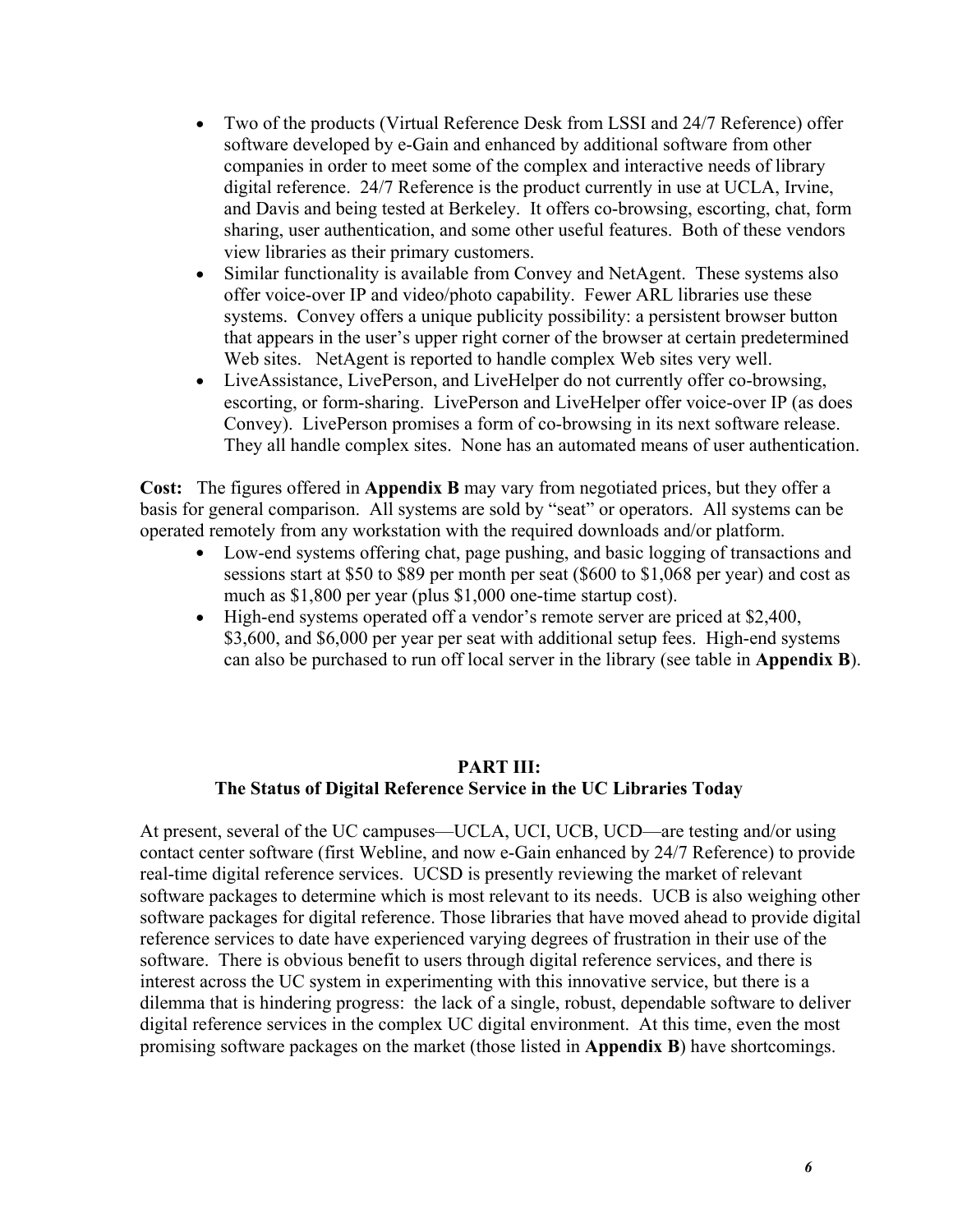The University of California libraries may be well-positioned to effect change and improvement in this area: through collaborative action, the UC impact on the market could influence the improvement of the most promising packages. If the UC libraries specify enhancement to some of the existing software for digital reference that would make it meet all of the needs of the UC libraries, it is very possible that software developers would meet those specifications.

If there were one software package that "has it all" and it were made accessible to all UC campuses, it would be possible to implement a single digital reference system that could be used by any UC library whenever it wants to turn it on to assist users with access to the entire range of resources available to UC affiliates. The parameters by which any one UC library might develop digital reference services are a matter for local decision-making. However, it is highly desirable that one best software package for digital reference services be selected for the UC libraries so that the software supports collaboration among UC libraries at some future date. If the UC libraries used the same software, it is possible to envision collaboration in reference or in collections across science disciplines, for example, or collaboration in meeting late night or other reference service hours. On the other hand, if the digital reference systems used on the UC campuses use different software, such sharing via the web will be precluded. A unified approach to digital reference could assist in supporting satellite campuses and the newly emerging UC campus library at Merced. The goal should be gradually-evolving collaboration in services, with no mandate for centralization.

### **Part IV: Recommendations**

The Task Force on Digital Reference Services recommends that SOPAG:

- 1. Move UC efforts on digital reference services from the study phase to the working phase. Ongoing SOPAG-sanctioned structure for sharing of knowledge on this subject by UC libraries staff is essential, particularly in support of the effort to shape software that is sufficiently robust for all UC needs.
- 2. Appoint a UC Libraries Digital Reference Services Working Group to build on the foundation provided in this White Paper. This group should have representatives from all of the UC libraries.
- 3. Charge the Working Group on Digital Reference Service to monitor closely the evolution of software relevant to UC needs, toward the goal of identifying an acceptable software package. Its task:

Develop a statement of criteria needed in software to support digital reference services in the UC environment, that is, spell out the minimum and highly desirable features needed in a software package that could be adopted by the UC libraries.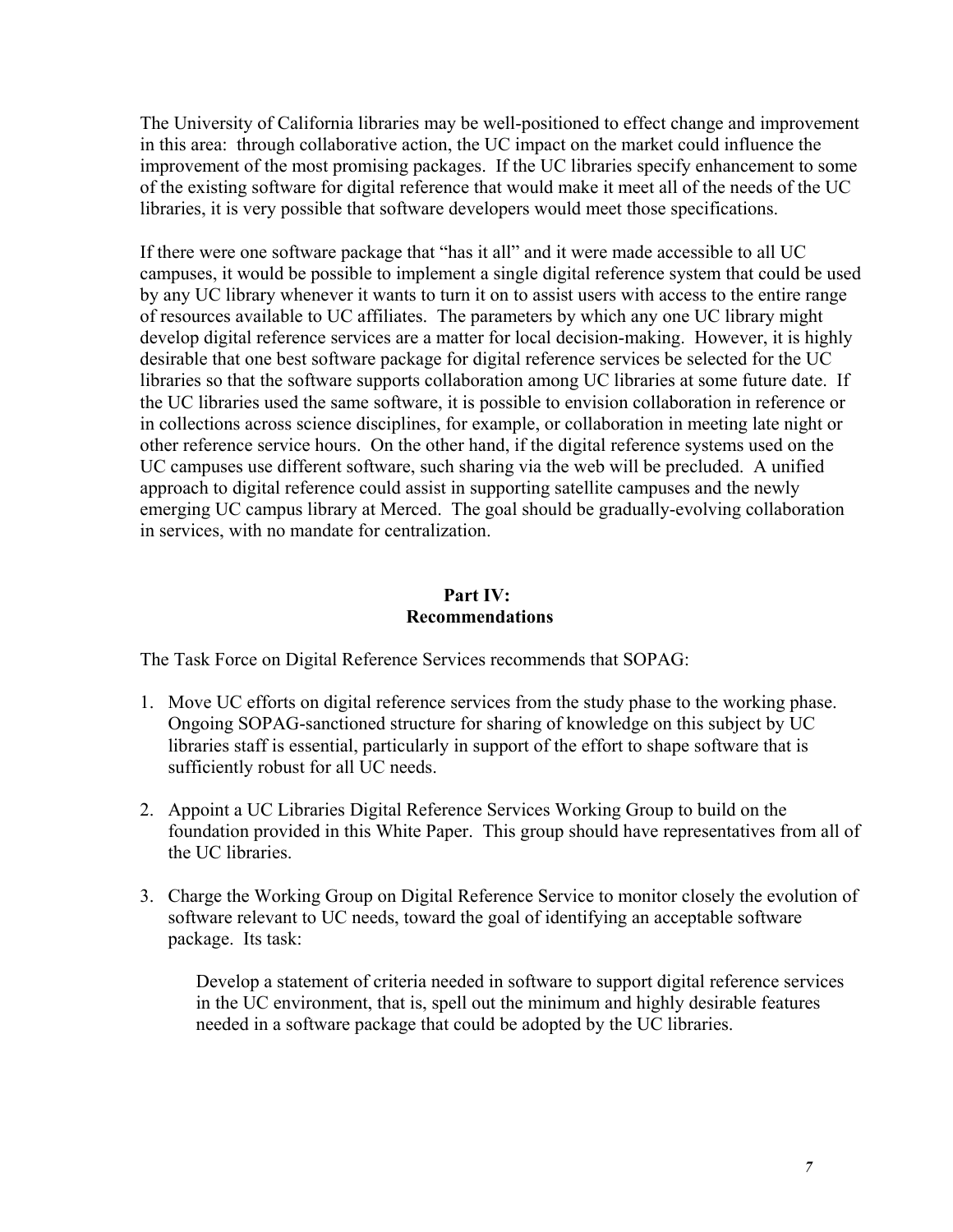Evaluate any software package studied in terms of its capabilities; its limitations; its potential to interface successfully with, and be supported by, library and/or campus infrastructure; and its requirements for any special resources to support its use.

Recommend a "best" system for UC libraries to adopt as it becomes available.

Serve as a liaison with software vendors to articulate UC needs and negotiate trial arrangements as appropriate to encourage progress in the development of the needed software.

Establish a UC libraries digital reference services listserv to encourage the development of a shared-knowledge base among all interested staff.

Identify the role of CDL in licensing or other issues relevant to software for digital reference services.

Build upon and take into account the investment in and commitment to digital reference services and planning that are already present on some UC campuses.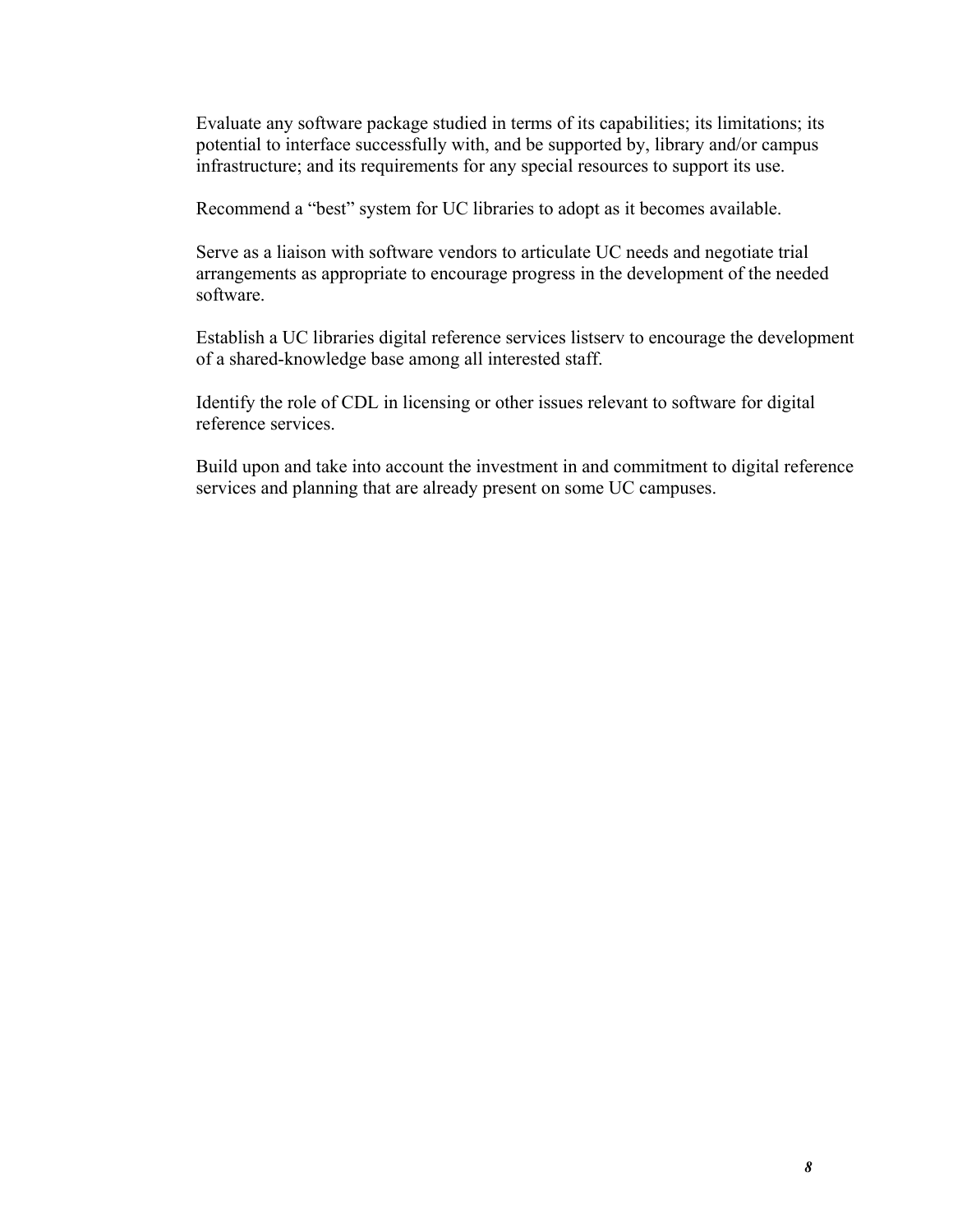#### **APPENDIX A: ARL Libraries: Digital Reference Products Used and Operating Hours as of September 2001**  (compiled October 2000)

| <b>Name of University</b>                                                                                               | Name of Digital Reference Product/Vendor                                                                                                                                                                                                               | Misc. (Hours, etc.)                                                                                                                                                                                    |
|-------------------------------------------------------------------------------------------------------------------------|--------------------------------------------------------------------------------------------------------------------------------------------------------------------------------------------------------------------------------------------------------|--------------------------------------------------------------------------------------------------------------------------------------------------------------------------------------------------------|
| Auburn University Libraries. E-Gateway. InfoChat                                                                        | HumanClick, but expects to switch to Convey                                                                                                                                                                                                            | M-Th 8am-10pm, F 9am-5pm, Sa 9am-5pm, Su<br>1pm-10pm. These times correspond to when there<br>are two reference librarians on duty.                                                                    |
| Bowling Green State University, Ohio:<br>http://www.bgsu.edu/colleges/library/infosry/hc.html                           | Started with Human Click, then moved to LSSI in<br>February, 2001<br>Profiled in this paper:<br>http://www.infotoday.com/cilmag/apr01/broughton<br>.htm.                                                                                               | Su-Th 9am-10pm, F 9am-5pm, Sa 1pm-5pm                                                                                                                                                                  |
| Cornell University. Olin   Kroch   Uris Libraries.<br>Reference Services Division. Ask a Librarian                      | They still have an active subscription to<br>LivePerson, but they just switched to 24/7<br>beginning September 2001.                                                                                                                                   | M-F 9am-5pm. Has a note that this is an<br>"experimental service"                                                                                                                                      |
| Duke University Libraries. William R. Perkins<br>Library. Reference Services. Live On Line Reference                    | <b>LSSI</b>                                                                                                                                                                                                                                            | M-F 1pm-5pm                                                                                                                                                                                            |
| Georgia Institute of Technology. Library and<br>Information Center. Reference Department. Real<br><b>Time Reference</b> | AOL Instant Messenger(sm) (America Online)                                                                                                                                                                                                             |                                                                                                                                                                                                        |
| Illinois State University:<br>http://www.mlb.ilstu.edu/service/ask.htm                                                  | Ready for Reference is a collaborative 24/7 live<br>reference service being piloted by eight academic<br>libraries in the Alliance Library System in Illinois.<br>The smaller colleges are listed on<br>http://www.lis.uiuc.edu/~b-sloan/r4r.final.htm | Round-the-clock reference service. Each library<br>expected to staff service for a minimum of 8<br>hours/week. Time slots not covered by libraries<br>were covered by LSSI backup reference personnel. |
| Indiana University-Purdue University Indianapolis<br>Library. Real Time Reference Help                                  | LSSI e-Gain.                                                                                                                                                                                                                                           | Access controlled by proxy server, not LSSI.                                                                                                                                                           |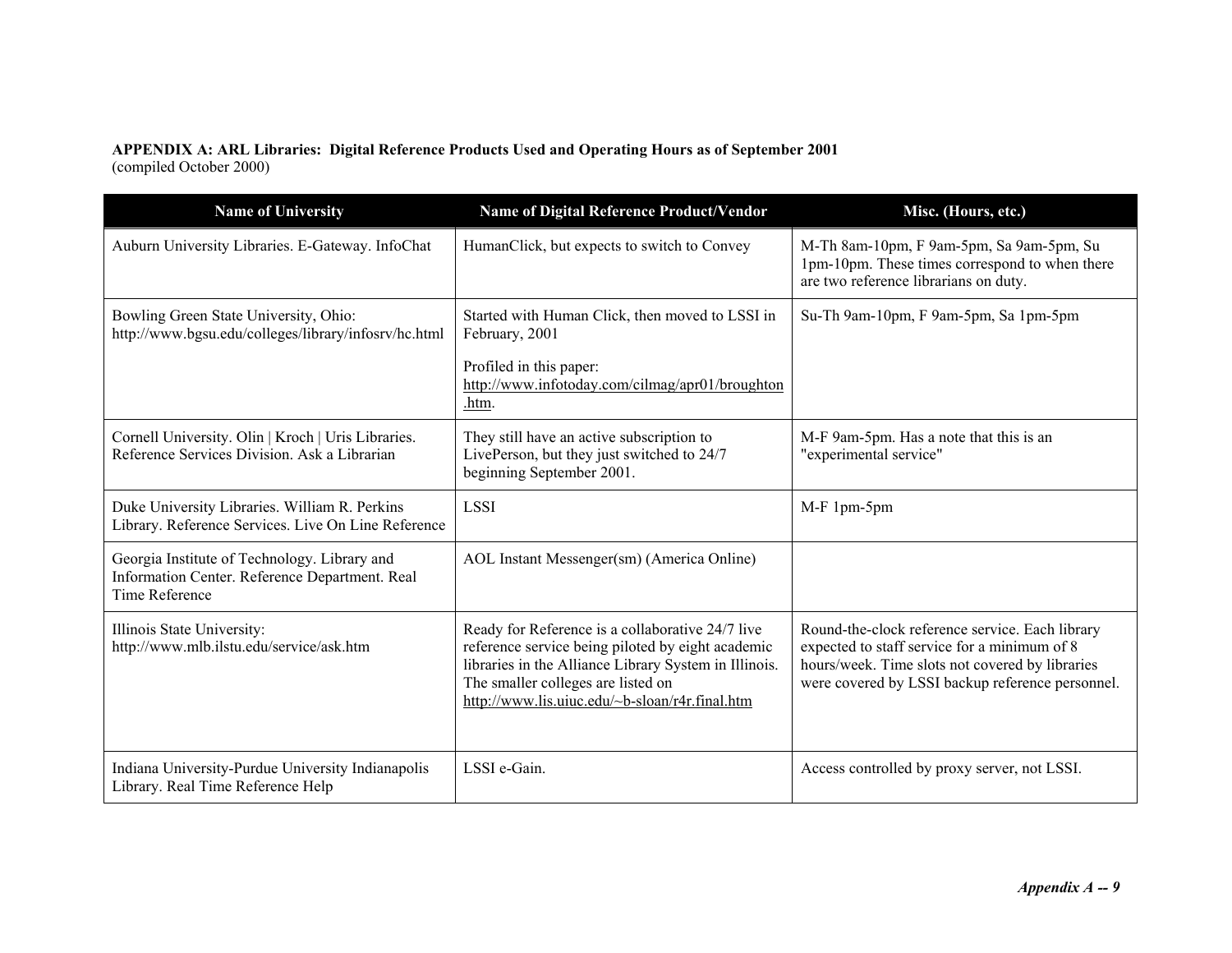| <b>Name of University</b>                                                                                                        | Name of Digital Reference Product/Vendor                                                                                                                                                                                                                                              | Misc. (Hours, etc.)                                                                                                                                                                                                                                          |
|----------------------------------------------------------------------------------------------------------------------------------|---------------------------------------------------------------------------------------------------------------------------------------------------------------------------------------------------------------------------------------------------------------------------------------|--------------------------------------------------------------------------------------------------------------------------------------------------------------------------------------------------------------------------------------------------------------|
| Massachusetts Institute of Technology. MIT<br>Libraries. Ask Us!-LIVE                                                            | Live chat only.                                                                                                                                                                                                                                                                       | M-Th 3pm-6pm, F 3pm-5pm. Has links to FAQ's<br>and Subject Guides.                                                                                                                                                                                           |
| North Carolina State University Libraries. Ask a<br>Librarian LIVE                                                               | LSSI eGain. Contact: Josh Boyer,<br>josh boyer@ncsu.edu, 919-513-3655.                                                                                                                                                                                                                | M-Th 8am-9pm, F 8am-5pm, Sa 9am-5pm, Su 9am-<br>9pm.                                                                                                                                                                                                         |
| Northwestern University. Reference Assistance -<br>LiveHelper                                                                    | I e-mailed because Convey says they're using<br>Convey                                                                                                                                                                                                                                | M-Th 3pm-9pm, and F 3pm-5pm. Notes this<br>"service is in experimental stages."                                                                                                                                                                              |
| Southern Illinois University at Carbondale. Morris<br>Library. Online Help/Online Reference                                      | An instant messaging system developed by Keith<br>VanCleave, a programmer at the library.                                                                                                                                                                                             | Started this summer; staffed by volunteers; M-F<br>1pm-4pm; added Monday 6pm-9pm; trying to get a<br>grant for more staff hrs.; intend to answer basic ref<br>questions, using email, face to face for more<br>complicated questions; uses canned responses. |
| Temple University Libraries. Online Reference.<br>Temple TalkNow                                                                 | Good informative web page explaining the history<br>of TalkNow. Camden is the source code that is<br>provided free of service by Temple. Requires<br>MySQL as a database backend. Persistent chat (no<br>time limit, persistent chat window to track what's<br>been said previously). | Open during normal reference desk hours.<br>Launched in Nov. 1998, live in Dec. 1999                                                                                                                                                                         |
| University of Maryland University College.<br>Information and Library Services. Getting Help. Chat<br>with a Librarian           | LiveAssistance                                                                                                                                                                                                                                                                        |                                                                                                                                                                                                                                                              |
| University at Buffalo, The State University of New<br>York. The Libraries. Help Documentation. Express<br>Links. Instant Message | They call the service "Instant Librarian" so AOL<br>IM could be right. Emailed Jill M. Hackenberg at<br>jmh7@acsu.buffalo.edu.                                                                                                                                                        |                                                                                                                                                                                                                                                              |
| University of California-Los Angeles (UCLA).<br>Library + Arts. UCLA Library. College Library. Live<br>Chat / Online Librarian   | 24/7                                                                                                                                                                                                                                                                                  | M-Th 2pm-4pm and 6pm-8pm                                                                                                                                                                                                                                     |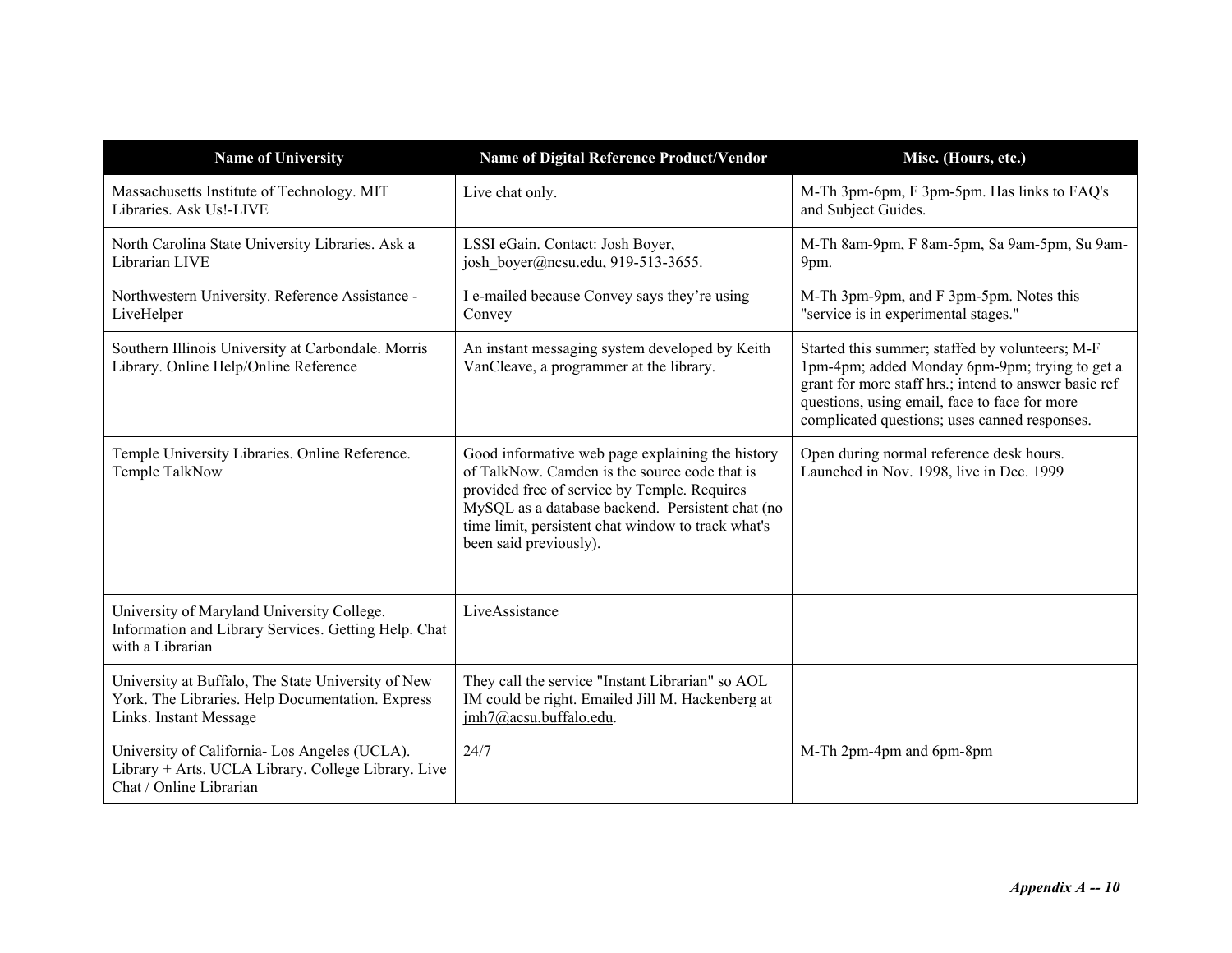| <b>Name of University</b>                                                                                                                      | Name of Digital Reference Product/Vendor                                                                                                                                                                                                                 | Misc. (Hours, etc.)                                                                                                                                                                                                                                                                                                          |
|------------------------------------------------------------------------------------------------------------------------------------------------|----------------------------------------------------------------------------------------------------------------------------------------------------------------------------------------------------------------------------------------------------------|------------------------------------------------------------------------------------------------------------------------------------------------------------------------------------------------------------------------------------------------------------------------------------------------------------------------------|
| University of California-Irvine Library:<br>http://www.lib.uci.edu/pilot/#exp                                                                  | 24/7 pilot                                                                                                                                                                                                                                               |                                                                                                                                                                                                                                                                                                                              |
| University of Chicago Library. Business and<br>Economics Resource Center, Ask-a-Librarian Live                                                 | LiveAssistance<br>Web page describing service:<br>http://www.lib.uchicago.edu/e/busecon/aboutask.ht<br>ml. (offers lots of info including sample<br>transcripts)                                                                                         | The total time providing reference services has now<br>almost doubled for each of the 3 librarians (from 13<br>to 20 hrs per week.) Keep only 2 operator windows<br>open at a time. Have canned scripts. Staffed by 3 lib<br>and 1 clerk from office, not ref. Avail 1-5 by BERC<br>and 5-7 with staff from other libraries. |
| University of Florida. George A. Smathers Libraries.<br>RefeXpress                                                                             | eShare NetAgent(tm). Plan on talking to Jana<br>Ronan about its features. Only library customer?                                                                                                                                                         |                                                                                                                                                                                                                                                                                                                              |
| University of Illinois at Chicago. University Library.<br>Library of Health Sciences, Peoria. Questions?                                       | HumanClick                                                                                                                                                                                                                                               | Service available M-F 8am-5pm.                                                                                                                                                                                                                                                                                               |
| University of Illinois at Urbana-Champaign. Library<br>Gateway. Ask A Librarian (real time or e-mail).<br>Real-Time Help                       | HumanClick                                                                                                                                                                                                                                               | M-Th 9am-7pm; F 9am-6pm, Sa 1pm-5pm, Sun<br>1pm-5pm. Have FAQ.                                                                                                                                                                                                                                                               |
| University of Maryland Libraries. Engineering and<br>Physical Sciences Library. Chat with a Librarian                                          | HumanClick                                                                                                                                                                                                                                               | M-Th 12pm-6pm; F 12pm-4pm. "Pilot Project."                                                                                                                                                                                                                                                                                  |
| University of Massachusetts, Amherst                                                                                                           | Examining chat reference service, possibly using<br>LivePerson software. (SOURCE: livereference<br>listserve, Isabel Espinal, Outreach<br>Specialist/Reference Librarian, W.E.B. Du Bois<br>Library, phone: 413-545-6817,<br>iespinal@library.umass.edu) | Currently offering chat only. M-F 1pm-3pm.                                                                                                                                                                                                                                                                                   |
| University of Michigan Business School. Kresge<br>Business Administration Library. Ask Us. Contact<br>Kresge Library. Kresge Virtual Reference | LiveAssistance                                                                                                                                                                                                                                           | M-F 2pm-6pm.                                                                                                                                                                                                                                                                                                                 |
| University of Nevada, Reno. Reference Chat                                                                                                     | HumanClick                                                                                                                                                                                                                                               | Fall semester 2001 hours MTW 2pm-4pm; T 3pm-                                                                                                                                                                                                                                                                                 |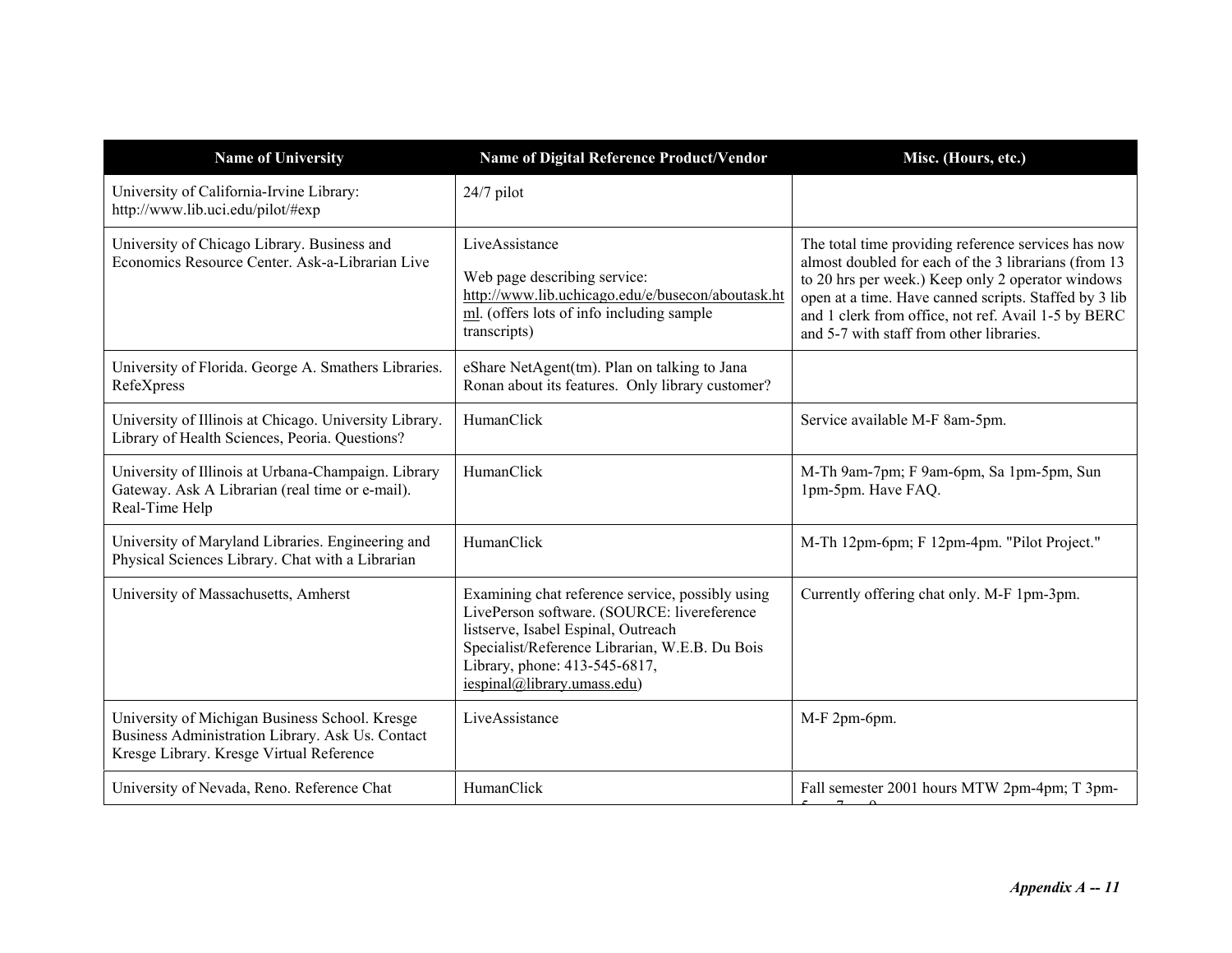| <b>Name of University</b>                                                                                                | Name of Digital Reference Product/Vendor                                                                                    | Misc. (Hours, etc.)                                                                                                       |
|--------------------------------------------------------------------------------------------------------------------------|-----------------------------------------------------------------------------------------------------------------------------|---------------------------------------------------------------------------------------------------------------------------|
| http://devweb.library.unr.edu/depts/reference/askalib<br>rarian.html                                                     |                                                                                                                             | 5pm, 7pm-9pm                                                                                                              |
| University of North Texas Libraries:<br>http://www.library.unt.edu/chatroom/default.htm                                  | WebMaster ConferenceRoom Professional Edition                                                                               | M-F 10am-5pm<br>http://www.conferenceroom.com/products/<br>professional.shtml<br>http://www.conferenceroom.com/home.shtml |
| University of Pennsylvania Library. Lippincott<br>Library of the Wharton School. Ask a Question!.<br>Live Reference      | LivePerson<br>Offers something misleading called "Instant"<br>Answers 24/7" which is actually a searchable FAQ<br>database. | M-Th 3pm-8:45pm; F 1pm-5pm                                                                                                |
| University of Pennsylvania Library. Van Pelt<br>Library. Live Online Reference / Online Librarian                        | LiveAssistance                                                                                                              | Su-W 9pm-2am. Pilot program.                                                                                              |
| University of Winnipeg:<br>http://cybrary.uwinnipeg.ca/help/live-help.cfm                                                | Human Click                                                                                                                 | Open during library hours: M-F 8am-10:45pm, Sa-<br>Su 11am-5:45pm. Pilot project.                                         |
| University of Wisconsin - Madison. Kurt F. Wendt<br>Library. AskWendt Live                                               | Convey                                                                                                                      | M-W 5pm-7:30pm (Summer)                                                                                                   |
| Virginia Polytechnic Institute and State University.<br>Virginia Tech University Libraries. Online<br>Reference, LiveRef | LivePerson<br>Corrected web address:<br>http://www.lib.vt.edu/services/liveref.html                                         | M-W 1pm-7pm; Th-F 1pm-5pm                                                                                                 |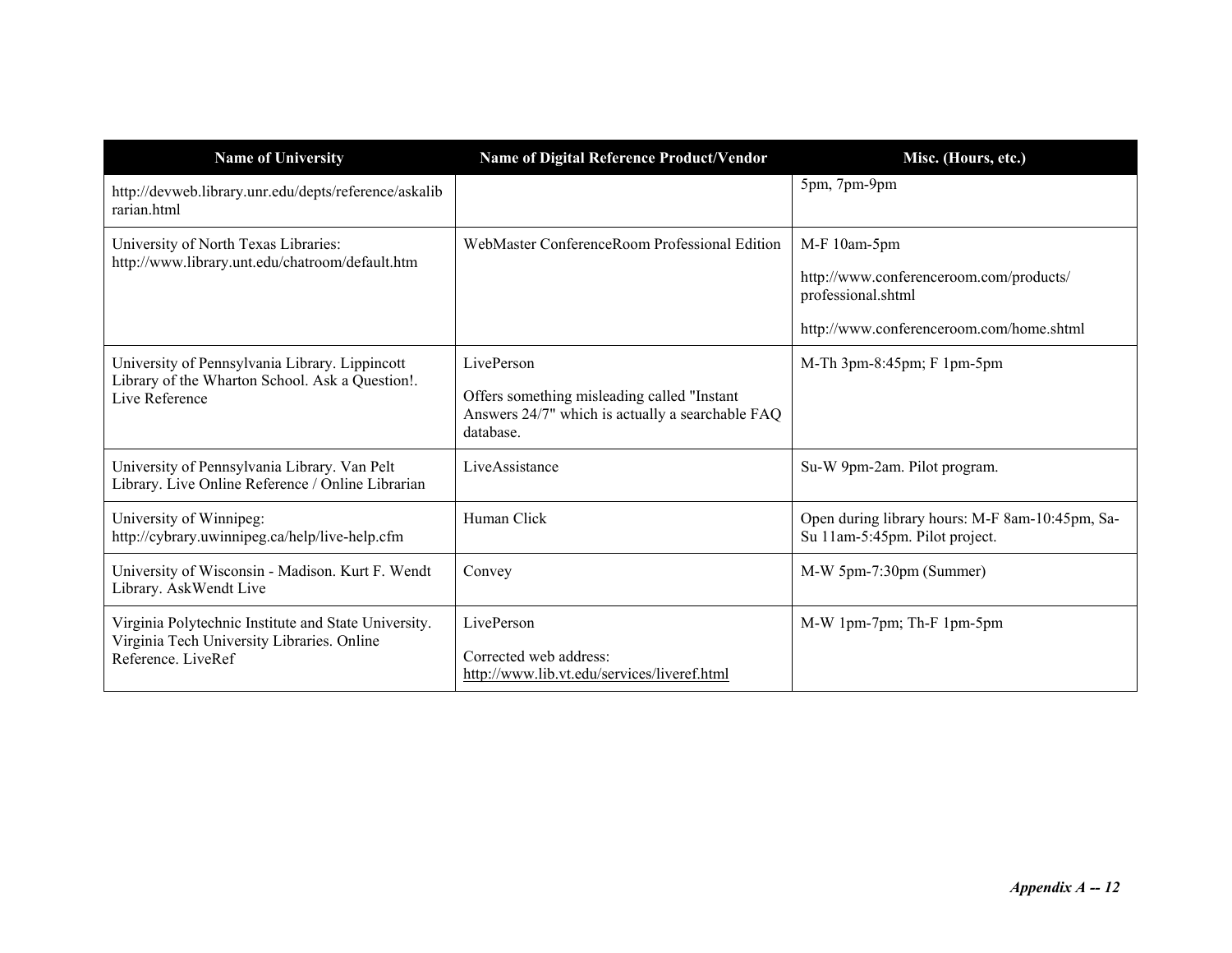# **Appendix B: Features of Digital Reference Systems Used In ARL Libraries**

| <b>Section I: Systems offering advanced features</b><br>(compiled October 2001) |                                                                                                                                                 |                                                                                                   |                                                                                                                                            |                                                 |
|---------------------------------------------------------------------------------|-------------------------------------------------------------------------------------------------------------------------------------------------|---------------------------------------------------------------------------------------------------|--------------------------------------------------------------------------------------------------------------------------------------------|-------------------------------------------------|
| <b>FEATURES</b>                                                                 | <b>Convey</b>                                                                                                                                   | <b>Virtual Reference Desk</b><br>e-Gain enhanced by LSSI                                          | 24/7 Reference<br>e-Gain enhanced by MCLS                                                                                                  | eShare NetAgent                                 |
| Type - Basic characteristics                                                    |                                                                                                                                                 |                                                                                                   |                                                                                                                                            |                                                 |
| $\bullet$ Chat                                                                  | Yes                                                                                                                                             | Yes                                                                                               | Yes                                                                                                                                        |                                                 |
| • Page pushing (cut & paste)                                                    | Yes                                                                                                                                             | Yes                                                                                               | Yes                                                                                                                                        |                                                 |
| • Page sharing                                                                  | Yes                                                                                                                                             | Yes                                                                                               | Yes                                                                                                                                        |                                                 |
| • Co-Browsing & Escorting                                                       | Yes                                                                                                                                             | Yes                                                                                               | Yes                                                                                                                                        | Detailed information not available.             |
| • Form sharing                                                                  | Yes                                                                                                                                             | Yes                                                                                               | Yes                                                                                                                                        | Reported by one ARL library as                  |
| • Voice over IP                                                                 | Yes                                                                                                                                             | No                                                                                                | No                                                                                                                                         | more stable and versatile than e-               |
| • Video/photo capability                                                        | Yes (both)                                                                                                                                      | <b>No</b>                                                                                         | No                                                                                                                                         | Gain products.                                  |
| • Conferences, classrooms                                                       | Yes, in coming release.                                                                                                                         | Meeting with up to 20. Displays<br>PowerPoint and other materials.                                | Meeting with up to 20. Displays<br>PowerPoint and other materials.                                                                         |                                                 |
| • Other                                                                         |                                                                                                                                                 | Crashes in "difficult pages."<br>Interact may help.                                               | Crashes in "difficult pages."<br>Interact helps some pages.                                                                                |                                                 |
| <b>Convenience</b>                                                              |                                                                                                                                                 |                                                                                                   |                                                                                                                                            |                                                 |
| • Ease of use - librarian                                                       | Relatively easy                                                                                                                                 | Relatively difficult                                                                              | Relatively difficult                                                                                                                       |                                                 |
| $\bullet$ Ease of use – patron                                                  | Easy, after required download                                                                                                                   | Relatively easy                                                                                   | Relatively easy                                                                                                                            |                                                 |
| • Requires user plug-in or<br>download                                          | Yes (easiest in IE)                                                                                                                             | ActiveX plugin                                                                                    | ActiveX plugin                                                                                                                             |                                                 |
| • Transcript of session to user                                                 | Kept; sendable<br>Not automatically sent                                                                                                        | Yes, automatic with URLs                                                                          | Yes, automatic with URLs                                                                                                                   | Not available.<br>Reported comparable to e-Gain |
| • Advertising service to user                                                   | Persistent browser button by URL<br>- also links, logo                                                                                          | Links, logo                                                                                       | Links, logo                                                                                                                                | products.<br>Few library customers.             |
| • User authentication                                                           | By librarian or password.<br>Can share w/o authentication.                                                                                      | By librarian, password, or proxy                                                                  | By librarian. By proxy server<br>promised.                                                                                                 |                                                 |
| • Integration with local proxy<br>server                                        | Various possibilities                                                                                                                           | Yes, thru LiveProxy                                                                               | Various possibilities.                                                                                                                     |                                                 |
| <b>Management information</b>                                                   |                                                                                                                                                 |                                                                                                   |                                                                                                                                            |                                                 |
| • Statistics                                                                    | Admin level                                                                                                                                     | Admin level                                                                                       | Admin level                                                                                                                                | Yes.                                            |
| $\bullet$ Logging                                                               | Yes                                                                                                                                             | Yes                                                                                               | Yes - privacy possibilities                                                                                                                | Yes.                                            |
| • Traffic control/routing                                                       | One-to-one. IP grouping possible.                                                                                                               | One-to-one; multiple clients per<br>seat possible. IP grouping<br>possible.                       | One-to-one; multiple clients per<br>seat possible. IP grouping<br>possible.                                                                | One-to-one or multiple clients.                 |
| Adaptability/Flexibility                                                        |                                                                                                                                                 |                                                                                                   |                                                                                                                                            |                                                 |
| • Browser/platform restrictions                                                 | PC (W'98 or higher) with IE, o.k. in<br>Netscape<br>Mac patron version promised                                                                 | PC with IE or Netscape<br>(PC for librarian; PC or Mac for<br>patron)                             | PC with IE best; o.k. in Netscape<br>(PC for librarian; PC or Mac for<br>patron).                                                          |                                                 |
| • ASP or local server                                                           | Either available                                                                                                                                | Either available                                                                                  | Either available                                                                                                                           |                                                 |
| • Ability/willingness to adapt                                                  | Seem eager to adapt to lib needs                                                                                                                | Seem eager - many lib. customers                                                                  | Seem eager to adapt to lib needs                                                                                                           |                                                 |
| Cost                                                                            |                                                                                                                                                 |                                                                                                   |                                                                                                                                            |                                                 |
|                                                                                 | ASP for \$200 per seat.<br>License for local server: \$2000<br>per seat + \$5000 one-time for<br>FCM component + 15% annual<br>maintenance fee. | Varies. Expensive.<br>E.g., \$6000 per seat + \$6000 set<br>up fee.<br>Purchase software \$15,000 | Varies.<br>For Live + Interact: \$3600 per seat<br>per year + \$4,000 one-time.<br>Local server \$3500 + \$350/year<br>server certificate. | Relatively expensive.<br>Detail not available.  |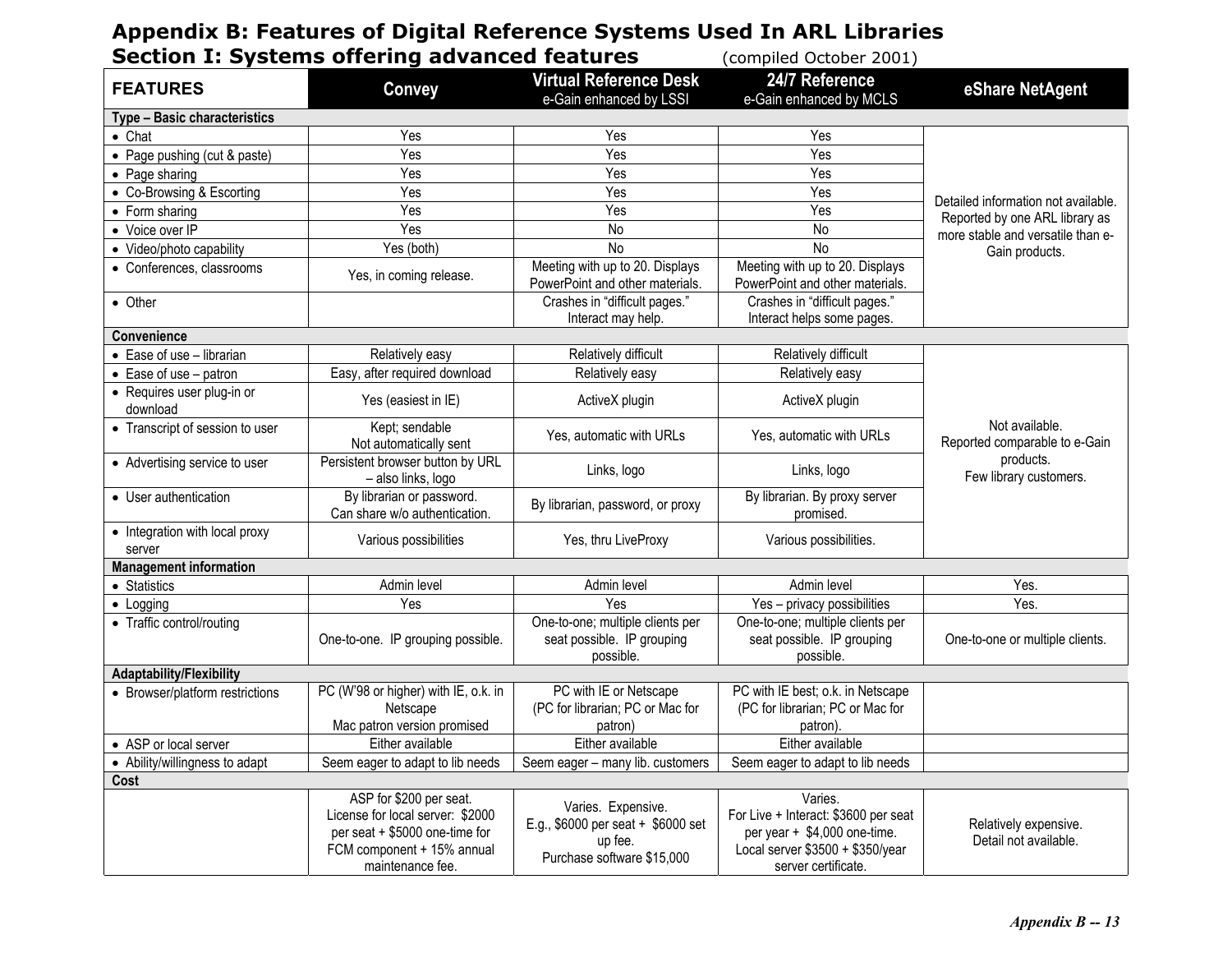# **Appendix B: Features of Digital Reference Systems Used In ARL Libraries Section II: Systems offering less advanced features** (Compiled October 2001)

| <b>FEATURES</b>                      | <b>LiveAssistance</b>                                 | <b>LivePerson</b><br>HumanClick* | LiveHelper                       | Anexa.com, Camden<br><b>AOL Instant Messenger</b> |
|--------------------------------------|-------------------------------------------------------|----------------------------------|----------------------------------|---------------------------------------------------|
| <b>Type - Basic characteristics</b>  |                                                       |                                  |                                  |                                                   |
| $\bullet$ Chat                       | Yes                                                   | Yes                              | Yes                              | Yes                                               |
| • Page pushing (cut & paste)         | Yes                                                   | Yes                              | Yes in Pro & Corp                | Yes                                               |
| $\bullet$ Escorting                  | <b>No</b>                                             | No                               | No                               | No                                                |
| • Co-Browsing                        | N <sub>o</sub>                                        | Forthcoming                      | <b>No</b>                        | <b>No</b>                                         |
| • Form sharing                       | No                                                    | No                               | <b>No</b>                        | <b>No</b>                                         |
| • Voice over IP                      | No                                                    | Yes                              | Yes in Corp or \$100/mo          | No                                                |
| • Video/photo capability             | <b>No</b>                                             | $\overline{N}$                   | No                               | No                                                |
| • Other                              | Handles difficult sites.                              | Handles difficult sites.         |                                  |                                                   |
|                                      | Knowledge Base for FAQ.                               | FAQ always available             |                                  |                                                   |
| Convenience                          |                                                       |                                  |                                  |                                                   |
| • Ease of use - librarian            | Easy.                                                 | Easy.                            | Easy.                            | Chat solutions used by few large                  |
| • Ease of use - patron               | Easy.                                                 | Easy.                            | Easy.                            | libraries.                                        |
| • Requires user plug-<br>in/download | No.                                                   | No.                              | No.                              | Easy to use.<br>Low-tech solutions.               |
| • Transcript of session to user      | At librarian's discretion, yes.                       | Yes.                             | No. Patron could print chat.     | Not covered in this report.                       |
| • Advertising service to user        | Links, logo                                           | Links, logo.                     | Links, logo.                     |                                                   |
| • User authentication                | By librarian                                          | By librarian                     | By librarian                     |                                                   |
| • Integration with local proxy       | No. Can push any page                                 | No. Can push any page            | No. Can push any page            |                                                   |
| server                               | regardless of authentication.                         | regardless of authentication.    | regardless of authentication.    |                                                   |
| <b>Management information</b>        |                                                       |                                  |                                  |                                                   |
| • Statistics                         | Various. Easy to generate.                            | Yes, linked to transcripts.      | Yes in Pro & Corp                |                                                   |
| $\bullet$ Logging                    | Yes                                                   | Yes                              | Yes in Pro & Corp                |                                                   |
| • Traffic control/routing            | Up to four sessions per seat.                         | Multiple sessions possible.      | One-to-one chat only.            |                                                   |
| Adaptability/Flexibility             |                                                       |                                  |                                  |                                                   |
| • Browser/platform restrictions      | None.                                                 | None.                            | None.                            |                                                   |
| • ASP or local server                | <b>ASP</b>                                            | <b>ASP</b>                       | <b>ASP</b>                       |                                                   |
| • Ability/willingness to adapt       | Colors, logos, and some wording<br>can be customized. | Customize logo and links.        | Customize logo and links.        |                                                   |
|                                      | Seem eager to adapt within                            |                                  |                                  |                                                   |
|                                      | these possibilities.                                  |                                  |                                  |                                                   |
| Cost                                 |                                                       |                                  |                                  |                                                   |
|                                      | One-time set up fee \$500.                            | Corporate: \$350 per seat per    | Pro: \$50 per seat per month.    |                                                   |
|                                      | One-time customization fee:                           | month. Pro: \$89 per seat per    | Additional features sold         |                                                   |
|                                      | \$500                                                 | month. 10% discount on annual    | unbundled. Maximum package       |                                                   |
|                                      | \$150 per month per seat.                             | contract.                        | (Corp) \$250 per month per seat. |                                                   |

**\*HumanClick** is owned by LivePerson and not accepting new customers.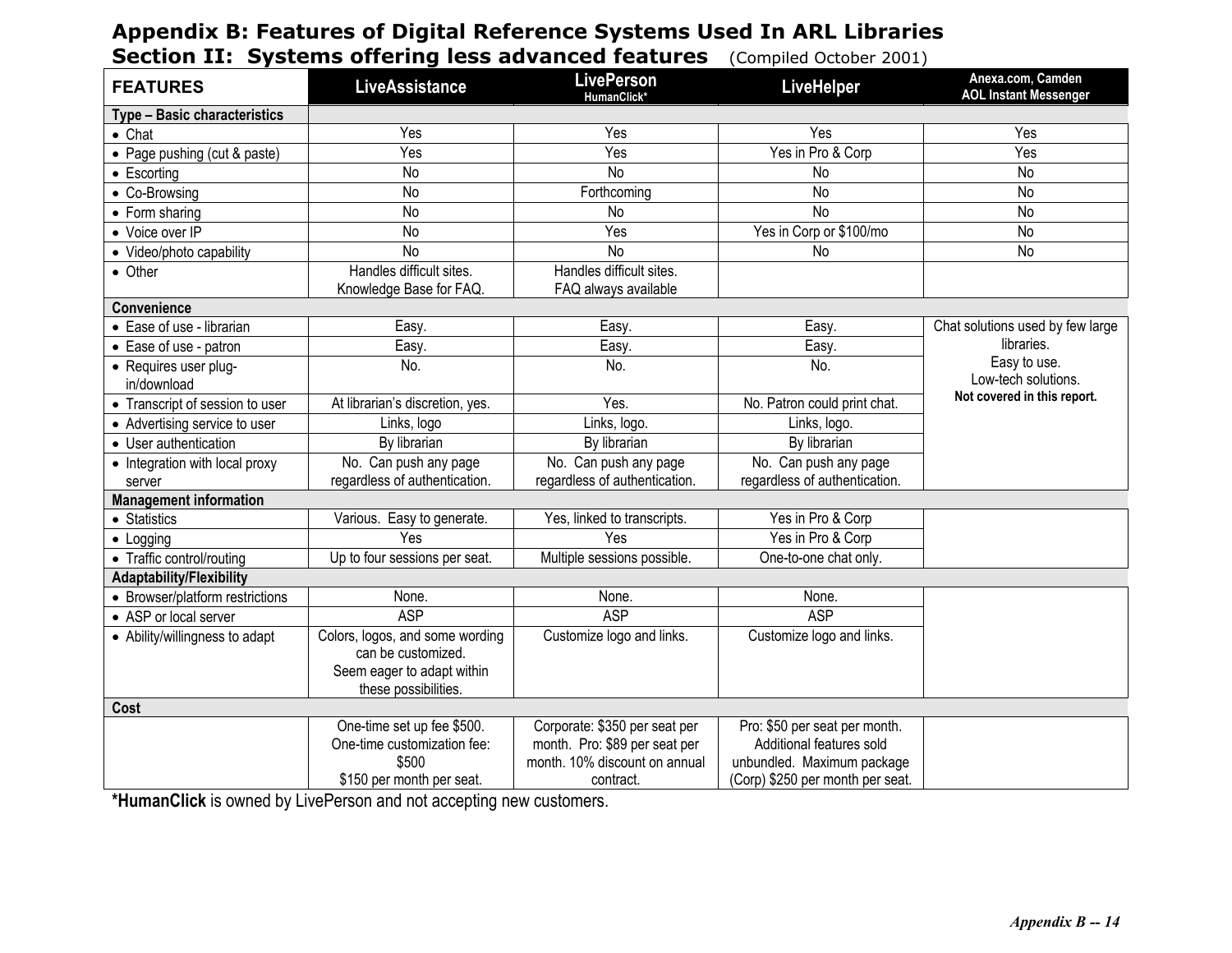# **APPENDIX C: Glossary**

NOTE: In APPENDIX B: Features of Software Used in Digital Reference Services, the terms "escorting" and "co-browsing" are merged as they are below, and there is a separate line for "page sharing." These distinctions are subtle; vendors use the terms in different ways.

| <b>ASP</b>             | Application Service Provider. The software runs totally on a computer        |
|------------------------|------------------------------------------------------------------------------|
|                        | run and managed by the vendor of the application, alleviating the need       |
|                        | to install anything locally within the library. Many vendors offer ASP       |
|                        | and packages where they will sell or lease the software and/or hardware      |
|                        | to be installed on a server within the library.                              |
| Chat                   | Ability for librarian and patrons to "converse" by typing and receiving      |
|                        | messages in real-time, synchronous mode. All systems surveyed by the         |
|                        | committee accept chat as a minimal level of communication. Chat is a         |
|                        | step above e-mail for reference because it is synchronous, and a             |
|                        | departure from phone reference because it allows users with a dial-up        |
|                        | connection to "talk" to a librarian when their phone line is tied up for     |
|                        | the Internet. Most chat interfaces allow <u>Page pushing</u> .               |
| <b>Co-browsing</b>     | Means for the librarian and the patron to navigate the web together          |
| or Escorting           | from remote locations. When the librarian goes to a page, it appears in      |
|                        | the patron's window. If either clicks on a link or enters a URL, the         |
|                        | other's browser sees the page retrieved. Can be a useful teaching            |
|                        | medium. (A step above Page sharing.)                                         |
| <b>Conference or</b>   | The ability to chat, view documents, and utilize the other features of a     |
| <b>Classroom</b>       | digital reference system with a group of users in remote locations           |
| feature                | simultaneously. Some allow PowerPoint, video, chat, voice over IP            |
|                        | from a single seat.                                                          |
| <b>Difficult pages</b> | Pages with frames, with sessions within other sessions (often using          |
|                        | frames), accessing other systems within one system. These tend to            |
|                        | cause problems for some digital reference software, and may cause the        |
|                        | browser to crash, the session to abort, the system to freeze, the            |
|                        | user/library connection to be lost, and similar error conditions.            |
| <b>Escorting</b>       | See Co-browsing                                                              |
| <b>Form sharing</b>    | Librarian (or patron) types in a form box, and the other sees the typed      |
|                        | characters. If either modifies the characters in the box, the other sees it. |
|                        | The results pages also appear in both browsers.                              |
| IP grouping            | The ability to authorize certain computers to use the service based on       |
|                        | their IP addresses.                                                          |
| Page pushing           | The simplest of the web-sharing applications. One types in (or pastes)       |
| (or Web                | a URL and clicks a button to cause the web page to appear in the             |
| pushing)               | patron's browser window. Can be surprising and perceived as                  |
|                        | disruptive when the page suddenly pops up, replacing whatever was            |
|                        | there. Some systems force a new window to open for every pushed              |
|                        | page. It can be awkward to cut and paste or type URLs. The received          |
|                        | page is "live" (on the web, the links and search forms work), but the        |
|                        | sender cannot do Form sharing, Escorting, or Co-browsing.                    |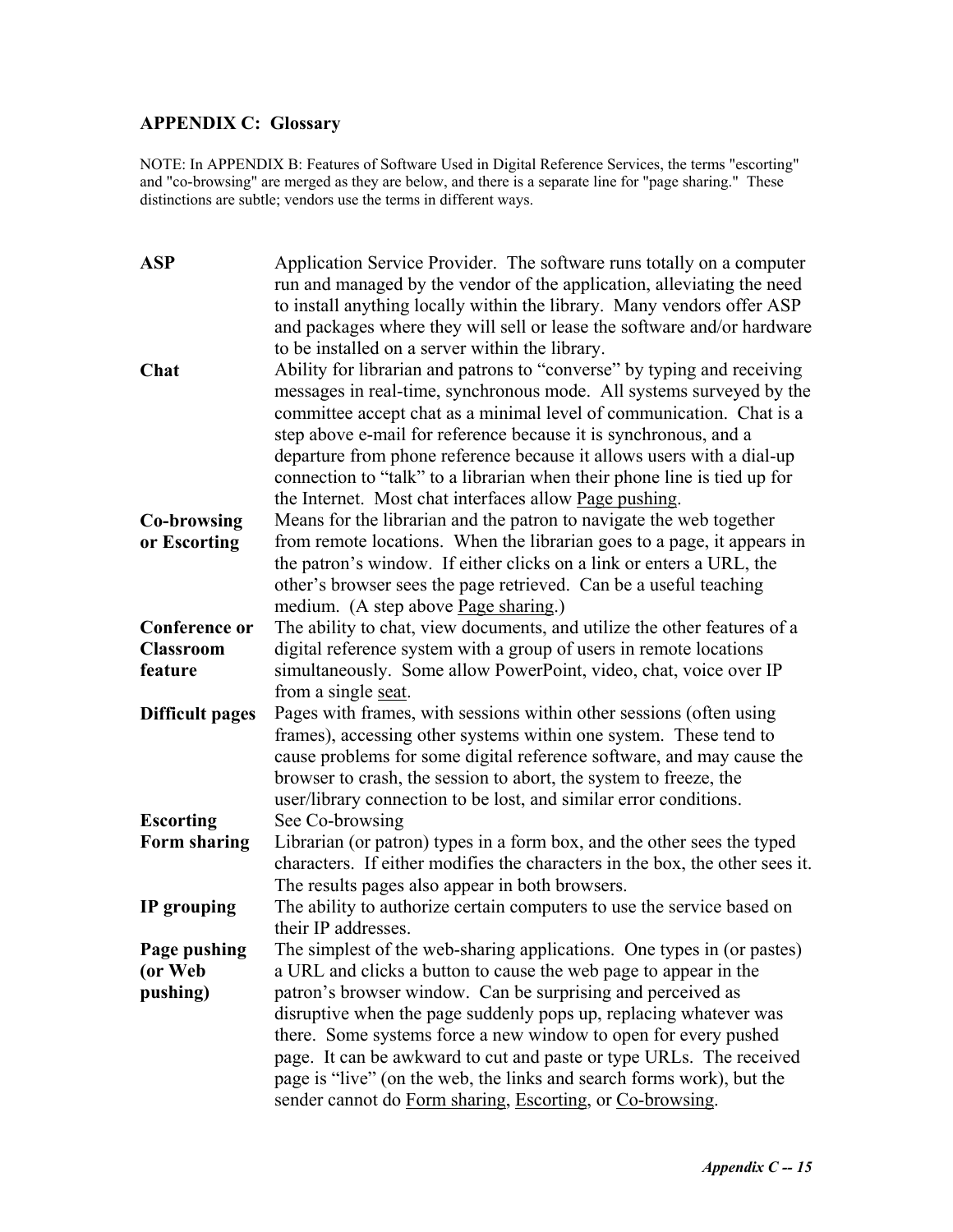| Page sharing   | Allows the librarian to 'lead' a patron around the web. It is one-sided,   |
|----------------|----------------------------------------------------------------------------|
|                | in the sense that the librarian clicks on sites or specifies the URLs, and |
|                | the patron sees what the librarian does. In some systems, the control      |
|                | can be passed to the patron. (A step above <u>Page pushing</u> .)          |
| <b>Seat</b>    | A unit in which most digital reference services are sold. A "seat" is the  |
|                | ability to lead one or more digital reference sessions. In most systems,   |
|                | the seat $=$ one library reference staff person at any time using the      |
|                | system. An unlimited number of people can share the same seat from         |
|                | any number of locations as long as there is only one person using it at a  |
|                | time.                                                                      |
| <b>User</b>    | The ability for chat reference systems to identity authorized users for    |
| authentication | use of the service, for use of licensed databases, or for other levels of  |
|                | the service. The least automated means is for the initial chat or login to |
|                | require a valid ID or other means of manual or automated                   |
|                | authentication. Some vendors offer (or promise) authentication by IP       |
|                | addresses, student ID, proxy servers, and other means.                     |
| Video/photo    | Ability to broadcast live video. Requires a camera and other hardware      |
| capability     | to support it.                                                             |
| Voice over IP  | Allows users to talk through their internet connection. Requires           |
|                | microphones, sound cards, speakers, and other hardware on both             |
|                | machines. Works best with high-speed connections on both sides.            |
|                |                                                                            |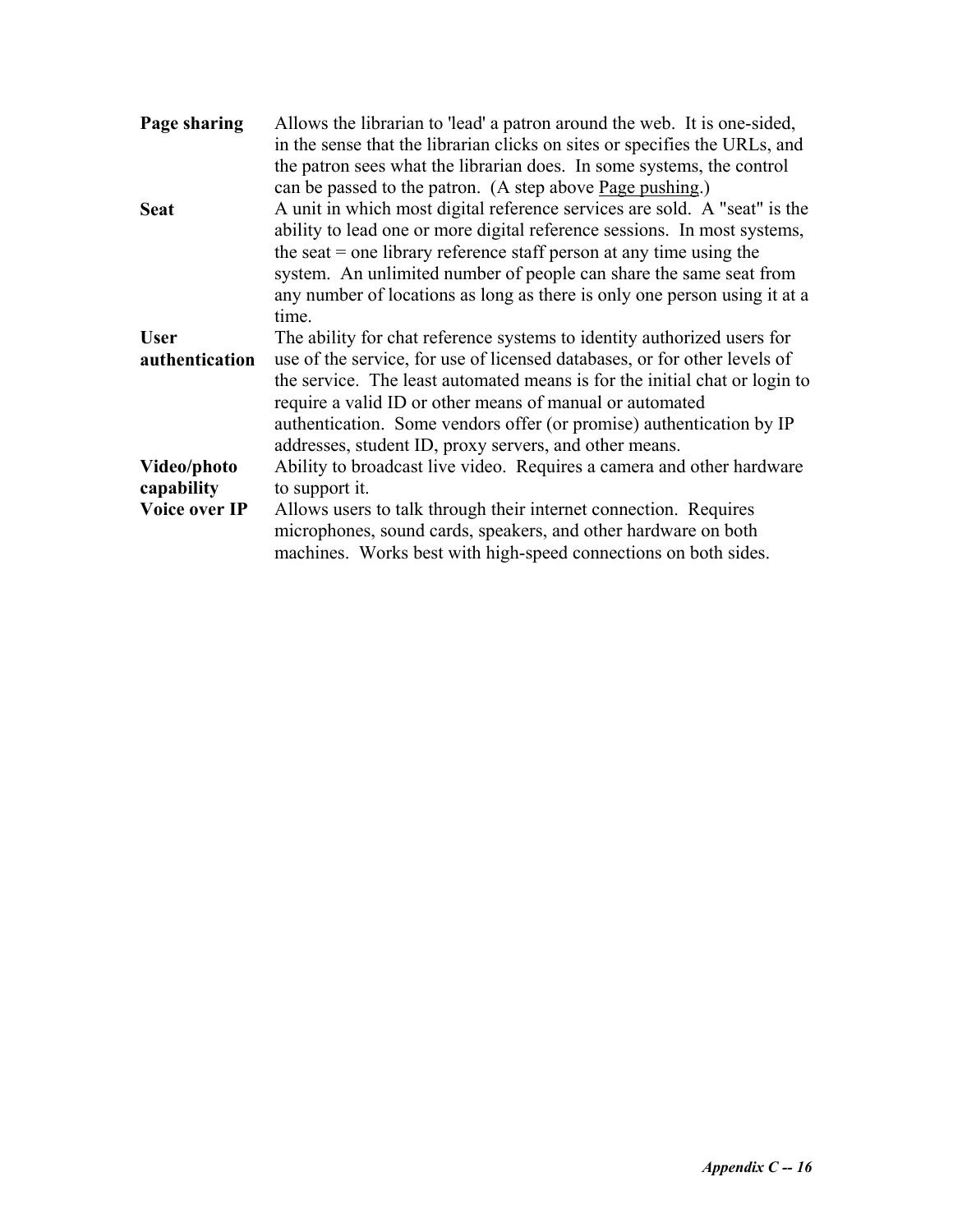## **APPENDIX D: Resources for More Information on Digital Reference Service**

| <b>Listservs and Discussion Groups:</b> |                                          |  |
|-----------------------------------------|------------------------------------------|--|
| DIG REF@LISTSERV.SYR.EDU                | Listserv of digital reference services   |  |
| LIBREF L@LISTSERV.KENT.EDU              | Discussion of library reference issues   |  |
| LIS LINK@MAILBASE.AC.UK                 | Computer-based information and reference |  |
|                                         | services in libraries                    |  |
| MARS L@ALA.ORG                          | Machine-Assisted Reference Section of    |  |
|                                         | Reference and User Services Association  |  |
|                                         | of ALA                                   |  |
| WEB4LIB@SUNSITE.BERKELEY.EDU            | Library-based World Wide Web systems     |  |

### **Conferences on Digital Reference:**

**The Virtual Reference Desk Project (VRD)** organizes and provides annual conferences on digital reference issues for information professionals in libraries and other contexts. See [http://www.vrd.org/conf-train.shtml] for more information.

**American Library Association**: Annual and midwinter conferences have provided a wealth of information on digital reference, including programs, poster sessions and vendor demonstrations of products. In addition, many of the ALA Divisions (LITA, ACRL, etc.) hold annual conferences, which also include programs on digital reference services.

**EDUCAUSE Annual Conference**: EDUCAUSE is a non-profit association whose mission it is to advance higher education by promoting the intelligent use of information technology.

## **Indexes and Journal Resources on Digital Reference Services:**

*Library Literature* [online], 1984-present. Indexes journal articles in library and information science.

*Library & Information Science Abstracts* [online], 1969 to present. Indexes journal articles in specific applications of information technology.

*Reference and User Services Quarterly*. Chicago: American Library Association.

*Information Technology and Libraries*, Chicago: Library and Information Technology Association.

*Journal of Academic Librarianship*, Ann Arbor, MI, etc.: Mountainside Pub.

*D-Lib Magazine*, Reston, VA: Corporation for National Research Initiatives.

*Reference Services Review*, Ann Arbor, MI: Pierian Press.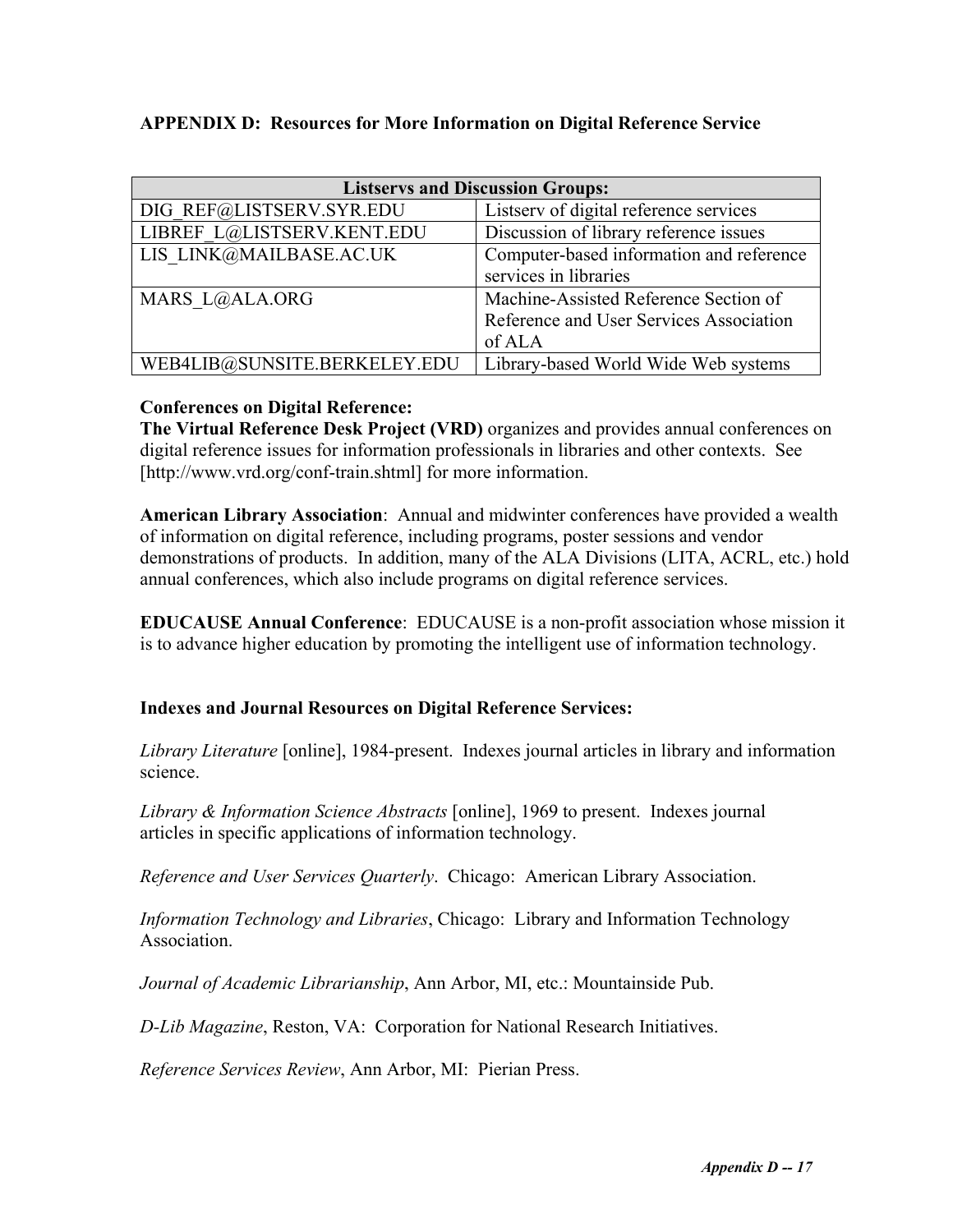#### **APPENDIX E: Charge to the SOPAG Task Force on Digital Reference Service**

Date: 04/18/01 Subject: SOPAG Task Force on Digital Reference

To: Eleanor Mitchell, Chair Joe Barker, UCB Christy Caldwell, UCSC Jackie Hanson, UCSD Judy Horn, UCI Peggy Tahir, UCSF Lizbeth Langston, UCR Trisha Cruse, CDL Susan Lessick, SOPAG Liaison

From: Phyllis Mirsky, Chair, SOPAG

cc: SOPAG

Let me begin by thanking all of you for your willingness to serve on this Task Force and most especially, Eleanor for taking on the responsibilities of Chair. The membership is listed above and the charge below. One of your first steps will be to review the charge to make sure you understand what is expected of you. Susan Lessick, SOPAG member from UCI, is your liaison to SOPAG and was instrumental in the development of the charge. She can give you guidance and background as needed.

As you might imagine, there was a great deal of interest from throughout the system and we had to make some difficult choices. One of the first things you'll notice is that this is not a "representative" group, i.e., there is not one person from each campus. As a result, in your deliberations, you will need to be sure that you are communicating as appropriate throughout the system.

I'll turn it over to Eleanor now to manage how/when you might want to meet, etc. If you have any questions, Susan will probably be able to assist you. If not, she'll confer with  $SOPAG$ ...

Best wishes for a successful venture!

Phyllis S. Mirsky